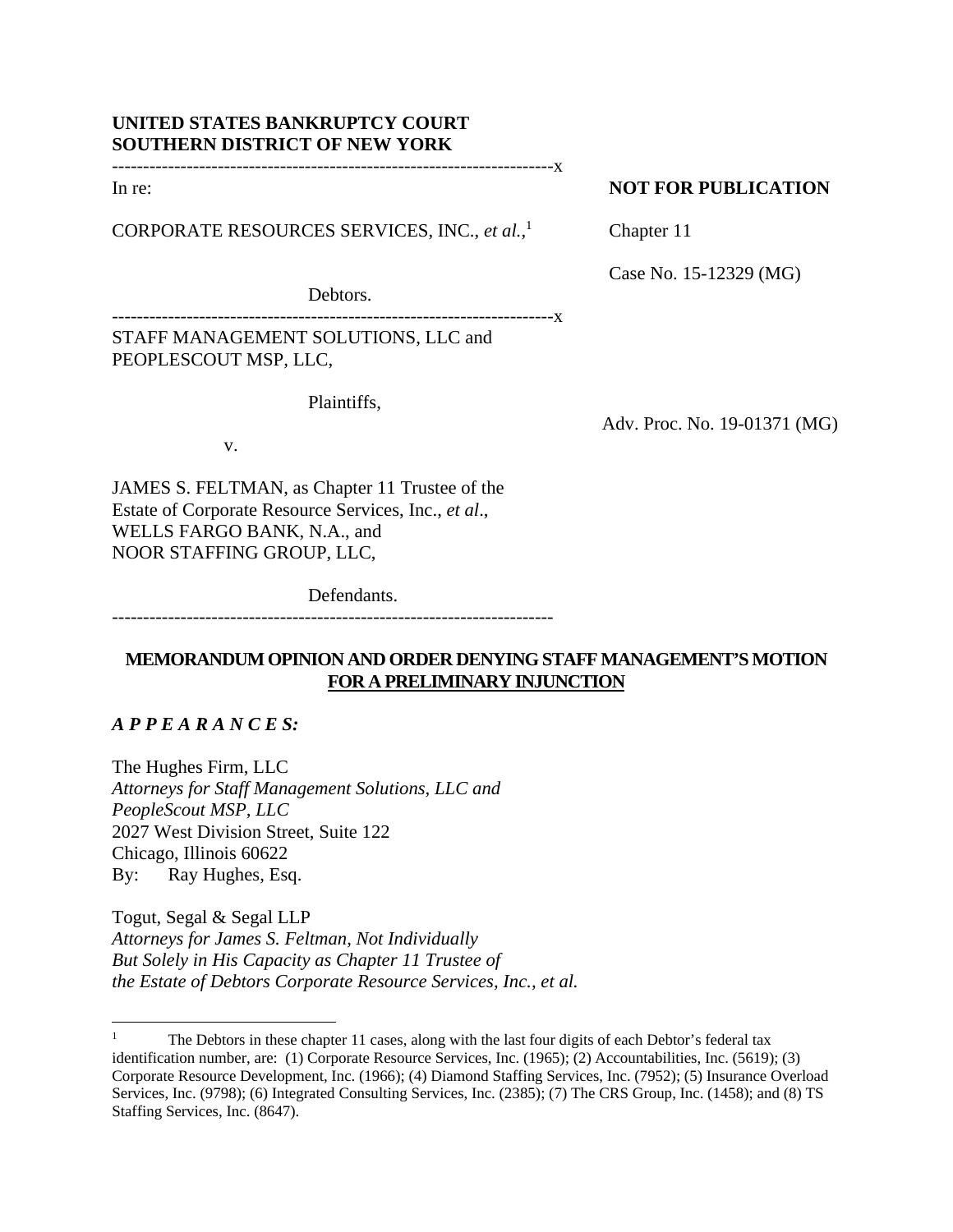One Penn Plaza, Suite 3335 New York, New York 10119 By: Neil Berger, Esq. Patrick Marecki, Esq.

## **MARTIN GLENN UNITED STATES BANKRUPTCY JUDGE**

Pending before the Court is Staff Management Solutions, LLC and PeopleScout MSP, LLC's (collectively "Staff Management") motion for entry of a preliminary injunction against James S. Feltman, as chapter 11 trustee (the "Trustee") of the estate of Debtors Corporate Resource Services, Inc. and its affiliated debtors (the "Debtors"). ("Injunction Motion," ECF Doc.  $\#$  13.)<sup>2</sup> The Injunction Motion is supported by the declarations of Jeremy Nunn and Ray Hughes. ("Nunn Declaration," ECF Doc. # 13-1; "Hughes Declaration," ECF Doc. # 13-2.) On March 30, 2020, the Trustee filed an objection to the Injunction Motion. ("Objection," ECF Doc. # 20.) The Objection is supported by the declaration of the Trustee. ("Trustee Declaration," ECF Doc. # 20-1.) On April 6, 2020, Staff Management filed a reply to the Trustee's Objection. ("Reply," ECF Doc. # 31.)

 Staff Management seeks entry of an order that preliminarily enjoins the Trustee from taking any action with respect to \$1,020,182.46 in cash referenced in the Corporate Monthly Operating Report (Case No. 15-12329, ECF Doc. # 1017). (Proposed Order.) The Proposed Order would require the Trustee to open a bank account and transfer those funds into that account, so that they are held separately from the other estate assets to protect from further use.

<sup>2</sup> On October 15, 2019, Staff Management filed an emergency motion for a temporary restraining order and preliminary injunction, seeking substantially similar relief to the relief sought in the pending Injunction Motion. ("First Injunction Motion," ECF Doc. # 3.) Both motions are substantially similar, with the main differences being that the Injunction Motion includes updated financial information and does not include a request for a temporary restraining order. Staff Management has withdrawn the First Injunction Motion, so the Court will not consider it for the purposes of this Opinion. ("Proposed Order," ECF Doc. # 13-4 at 3.)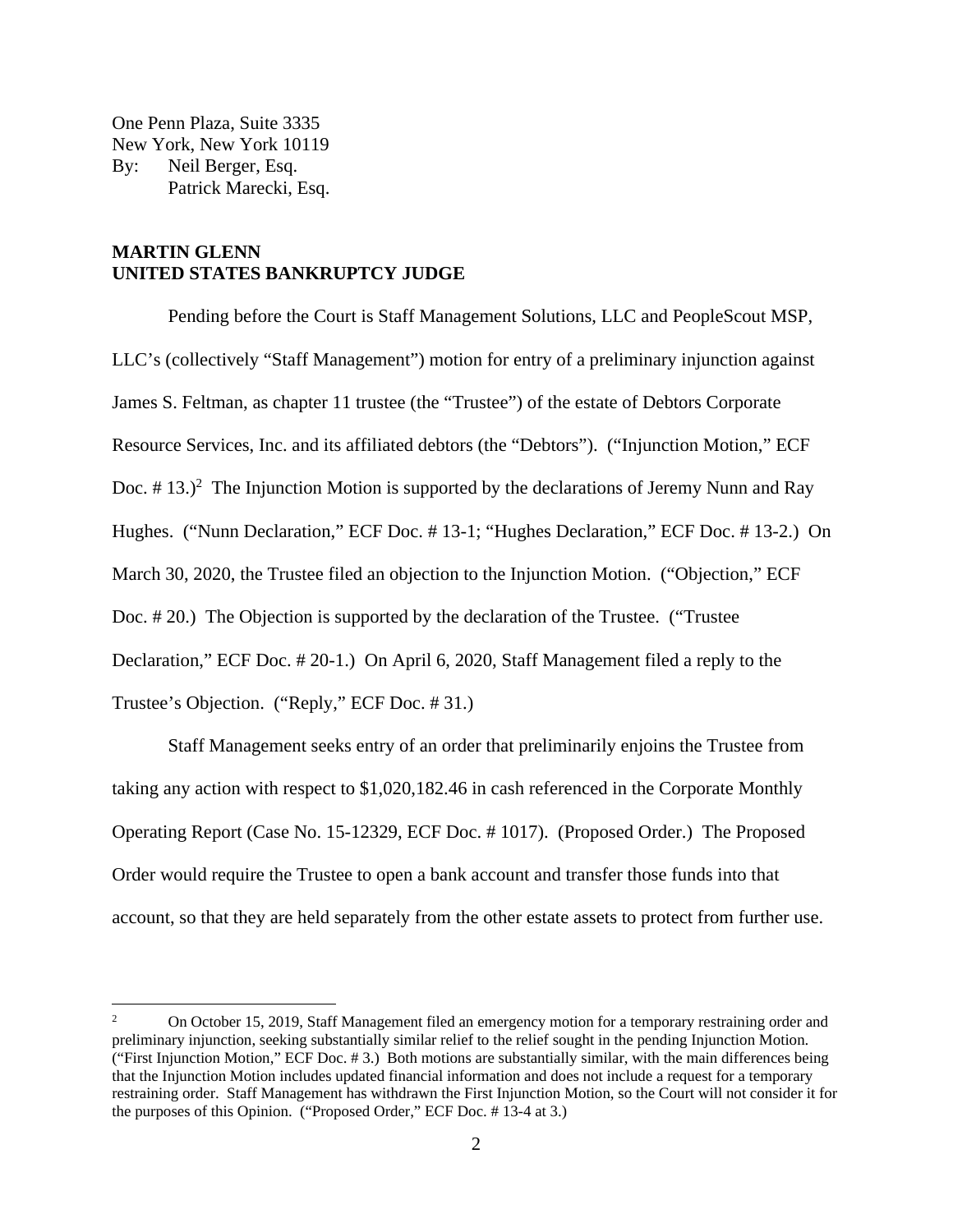(*Id.* at 3.) The Proposed Order also would require Staff Management to post a bond with this Court in the amount of \$10,000 within 30 days of entry of the Proposed Order. (*Id.*)

For the following reasons, the Court denies Staff Management's Injunction Motion.

### **I. BACKGROUND**

#### **A. General Background**

Staff Management is in the temporary staffing business and subcontracted work to Debtor Corporate Resource Development, Inc. ("CRD"). (Injunction Motion ¶ 1.) On September 29, 2014, CRD provided Staff Management with written authorization to make payments to CRD by electronic transfer to a specific account at Wells Fargo Bank, N.A. (the "Wells Fargo Account"); Staff Management thereafter made payments to the Wells Fargo Account for services provided by CRD. (*Id.* ¶¶ 9–10.) On January 10, 2015, Staff Management entered into a written supplier non-exclusive master service agreement with CRD (the "CRD Contract"). (*Id.* ¶ 7.) Pursuant to the CRD Contract, CRD supplied temporary labor to Staff Management clients, and Staff Management processed and forwarded payments from those clients to the Wells Fargo Account.  $$ 

 On February 26, 2015, CRD transferred its business to Noor Staffing Group, LLC ("Noor") by entering into an Asset Purchase Agreement with Noor. (*Id.* ¶¶ 11–12.) Staff Management entered into a new written supplier non-exclusive master service agreement with Noor, effective March 21, 2015 (the "Noor Contract"). (*Id.* ¶ 13.) Pursuant to the Noor Contract, Noor was required to supply temporary labor to Staff Management's client, and in exchange, Staff Management would process and forward payments from that client. (*Id.* ¶ 14.) Staff Management was not involved in the transaction, but agreed to a new contract with Noor covering work performed by them in March 2015. (*Id.* ¶ 1*.*)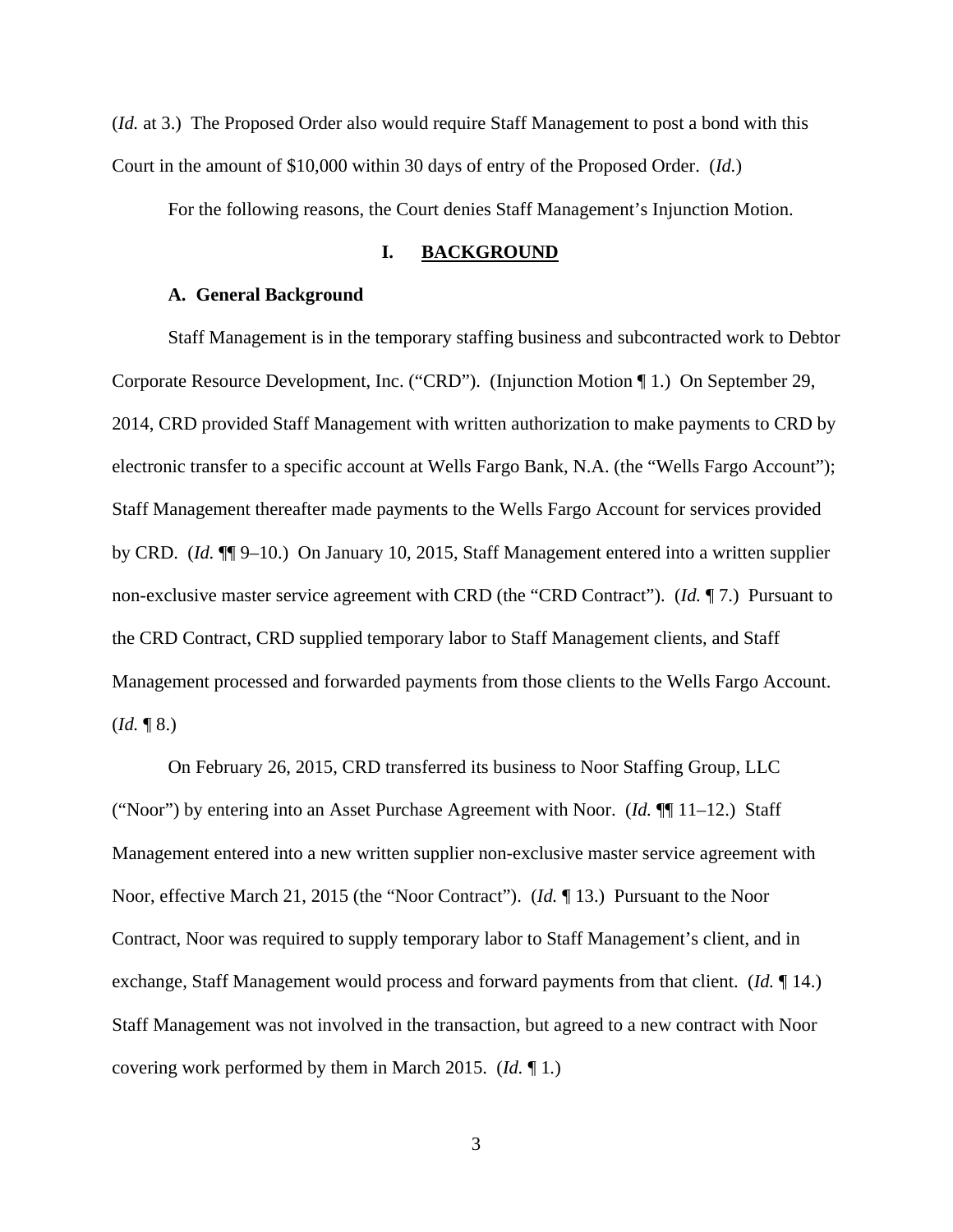### **B. Bankruptcy Proceedings**

 On July 23, 2015, the Debtors, including CRD, filed voluntary chapter 11 petitions which were jointly administered in this Court in *In re Corporate Resource Services, Inc., et al*, Case No. 15-12329 (MG) [hereinafter "Main Case"]. (*Id.* ¶ 16.) Staff Management states that during the transition of the business from CRD to Noor, Staff Management was not aware that CRD was experiencing financial difficulties and it did not receive notice of the CRD bankruptcy proceedings at that time. (*Id.* ¶¶ 15, 18.)

### **C. Payments from Staff Management to the Wells Fargo Account**

During the transition of the business from CRD to Noor, Staff Management states that it continued sending payments to CRD's Wells Fargo Account. (*Id.* ¶ 19.) After CRD transferred the business to Noor, Staff Management made eighty-four (84) payments to the Wells Fargo Account from April 8, 2015 through January 27, 2016, totaling \$1,541,056.31. (*Id.* ¶¶ 20, 22 (citing Nunn Declaration, Ex. 2).) Account statements provided by Bank of America<sup>3</sup> evidence these payments. (*Id.* ¶ 21 (citing Nunn Declaration, Ex. 2).)

An itemized list of the transfers provided by Wells Fargo to Staff Management shows that Wells Fargo transferred funds in the Wells Fargo Account to the Trustee on the following dates and in the following amounts:

- $\bullet$  12/3/2015: \$340,161.52
- $\bullet$  12/4/2015: \$16,239.69
- $\bullet$  12/11/2015: \$38,396.32
- $\bullet$  12/18/2015: \$65,534.14
- $\bullet$  12/23/2015: \$50,047.45
- $\bullet$  12/30/2015: \$28,010.90
- $\bullet$  1/8/2016: \$20,663.49
- $\bullet$  1/15/2016: \$71,170.43
- $\bullet$  1/22/2016: \$100,924.59

<sup>3</sup> The Hughes Declaration indicates that Staff Management's bank is Bank of America. (Hughes Declaration, ¶ 7.)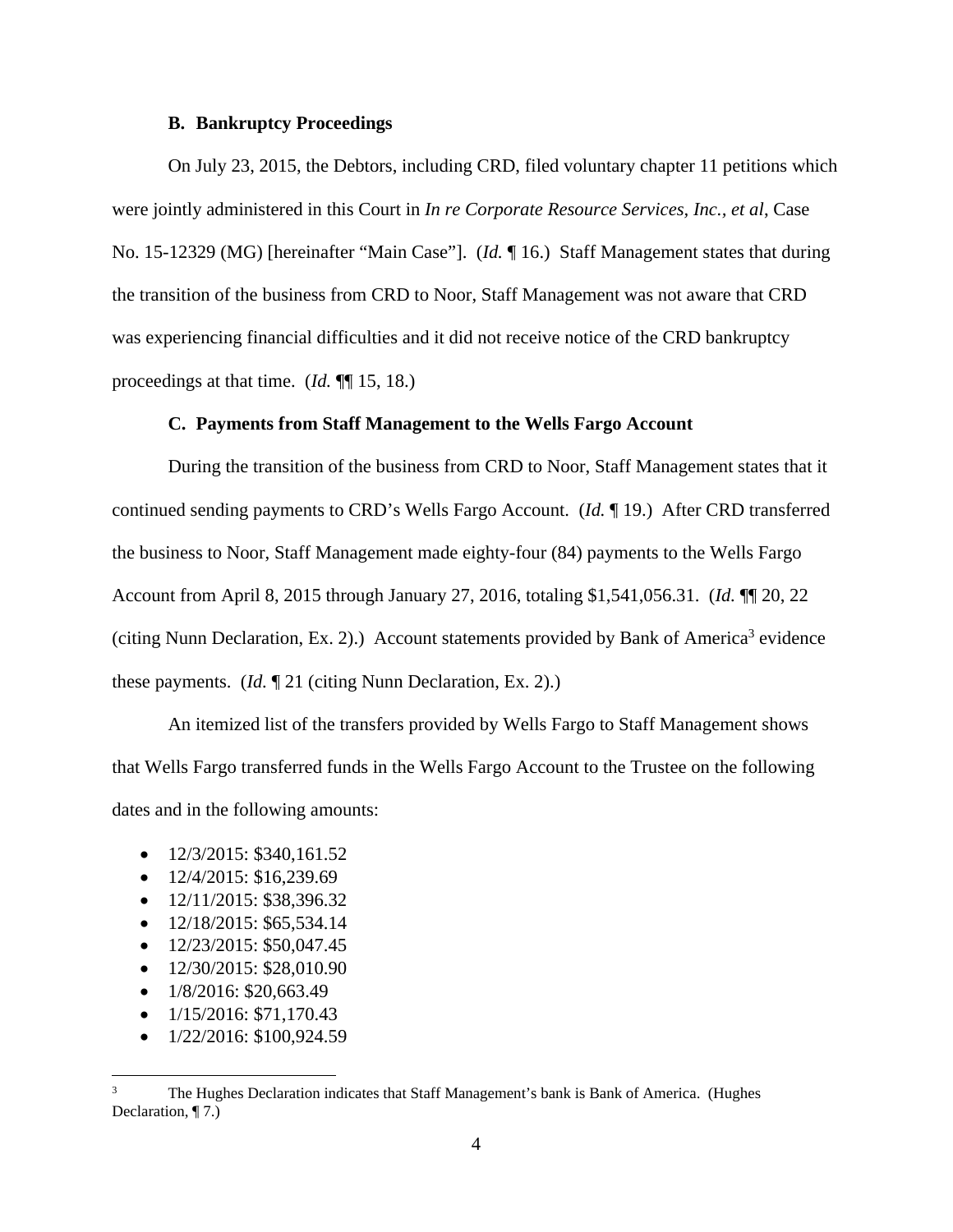- $\bullet$  1/27/2016: \$21,082.86
- $\bullet$  7/18/2017: \$67,626.86

(*Id.* ¶ 26; Nunn Declaration, Ex. C.)

The total amount transferred from the Wells Fargo Account to the Trustee in these eleven transactions was \$819,858.25. (*Id.* ¶ 26.) Based on Staff Management's discussions with Wells Fargo, Staff Management believes an additional \$200,324.21 was transferred from the Wells Fargo Account to the Trustee, for a total amount of \$1,020,182.46.<sup>4</sup> (Injunction Motion  $\P$  27 (citing Hughes Declaration ¶¶ 16–18).) In motion papers filed earlier this year, Wells Fargo also stated that "it turned over any funds it held on CRD's behalf either to the Trustee or to Noor. . . ." (*Id.* ¶ 29 (citing Main Case, ECF Doc. # 978 at 2).)

Staff Management alleges that the Trustee knew that the monies transferred from the Wells Fargo Account included Staff Management's money. (*Id.* ¶ 31.) Staff Management points to the complaint filed on March 4, 2016 by the Trustee in the Noor adversary proceeding to support its view. (*Id.*; "Noor Complaint," Noor Adv. Proc. No. 16-01037 (the "Noor Adversary Proceeding"), ECF Doc. #1.) In the Noor Complaint, the Trustee sought, among other things: (i) the immediate turnover pursuant to section 542 of the Bankruptcy Code of the past due payments under the Asset Purchase Agreement and all cash collected on account of any CRD Receivables; (ii) the avoidance of the CRD sale as a constructive fraudulent transfer pursuant to sections 548 and 550 of the Bankruptcy Code; (iii) a judgment that Noor's failure to pay the amounts past due under the Asset Purchase Agreement and withhold collections from the CRD Receivables violated the automatic stay pursuant to section 362 of the Bankruptcy Code; and (iv)

<sup>4</sup> Staff Management states that these funds were not reflected on Wells Fargo's summary because the summary was based on payments listed in Staff Management's original complaint. (Injunction Motion ¶ 28; "Complaint," ECF Doc. # 1.) On November 29, 2019, Staff Management filed an amended complaint ("Amended Complaint," ECF Doc. # 10) listing additional payments by Staff Management to the Wells Fargo Account. (Injunction Motion ¶ 28*.*) Wells Fargo is still confirming the additional \$200,324.21 amount. (*Id.*)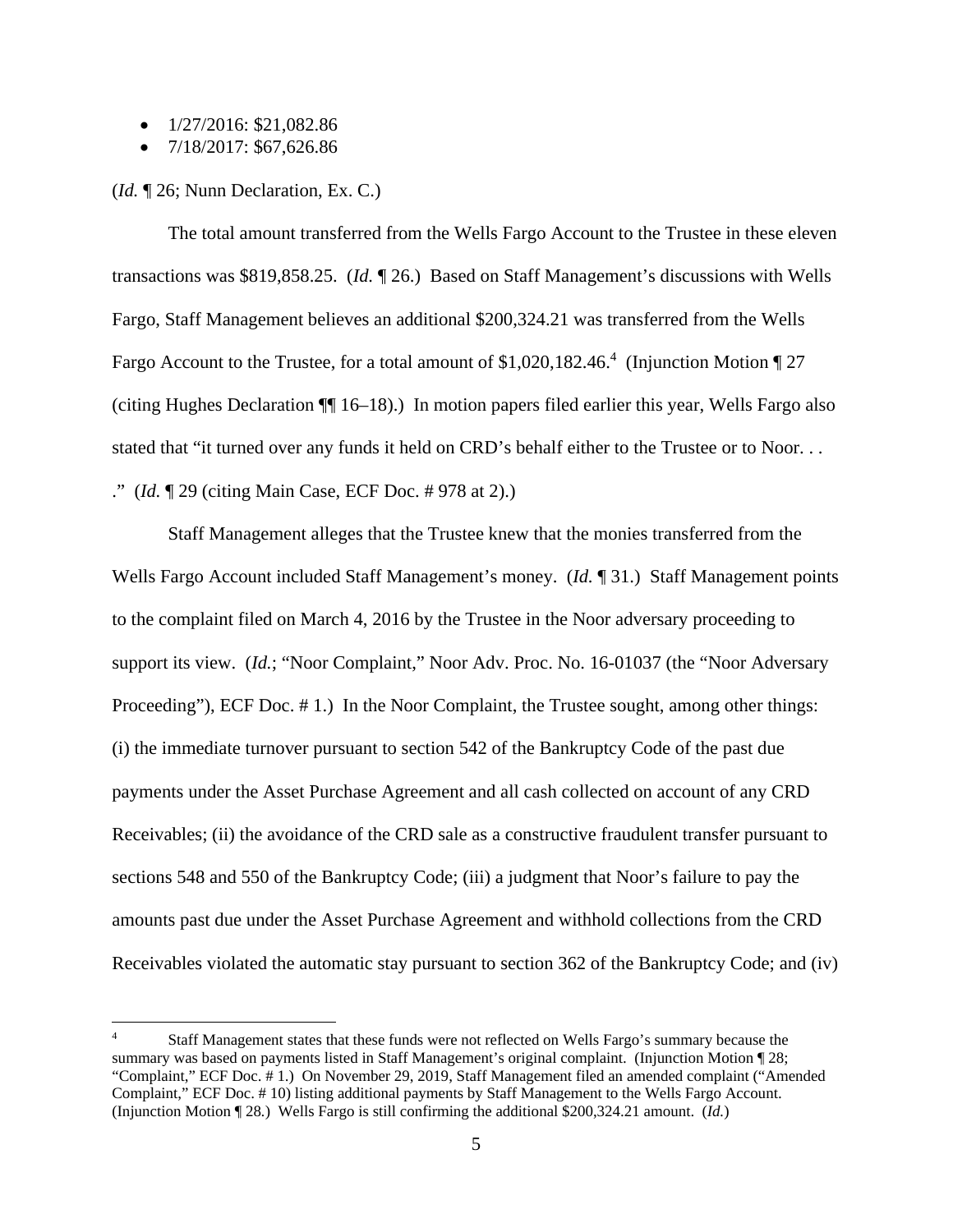a declaratory judgment that certain funds held at, or distributed by Wells Fargo, were property of the estate pursuant to section 541 of the Bankruptcy Code. (Objection ¶ 11.)

The Noor Complaint alleged that "Noor represented that . . . Wells Fargo had collected and retained the monies collected on account of the Noor Receivables that belong to Noor and that those amounts were material to Noor." (Noor Complaint ¶ 144.) The Noor Complaint also states that "Wells Fargo holds approximately \$1.3 million of CRD-Noor Disputed Funds" and sought a declaration that those funds were property of the estate under section 541 of the Bankruptcy Code. (*Id.* ¶¶ 239, 244.) Lastly, the Noor Complaint provides that "various Noor customers—who used to be customers of CRD until the Transaction—have continued to pay Wells Fargo by accident because of a failure to change bank payment information (and human error)." (Noor Adversary Proceeding, ECF Doc. # 1-6 ¶ 5.) Staff Management also states that the Trustee had access to CRD financial records and could see that disputed funds came from Staff Management but did not return the funds or notify Staff Management that the funds would be disbursed. (Injunction Motion ¶¶ 33–34.)

### **D. The Noor Settlement**

On May 30, 2017 the Trustee entered into a settlement with Noor in the Noor Adversary Proceeding (the "Noor Settlement"), which was so ordered by the Court on June 2, 2017. (Objection. *¶* 12 (citing Noor Adversary Proceeding, ECF Doc. # 102); *see* Noor Settlement, Noor Adversary Proceeding, ECF Doc. # 97-2.) The Noor Settlement provided, among other things, the following settlement consideration:

#### **Settlement Consideration**. Upon approval of this Settlement Agreement:

a. Defendants release any claims to money that Defendants allege the Trustee has received from Wells Fargo (the "Wells Fargo Amounts"), the amount and ownership of which is subject to a dispute between the Trustee and Defendants, and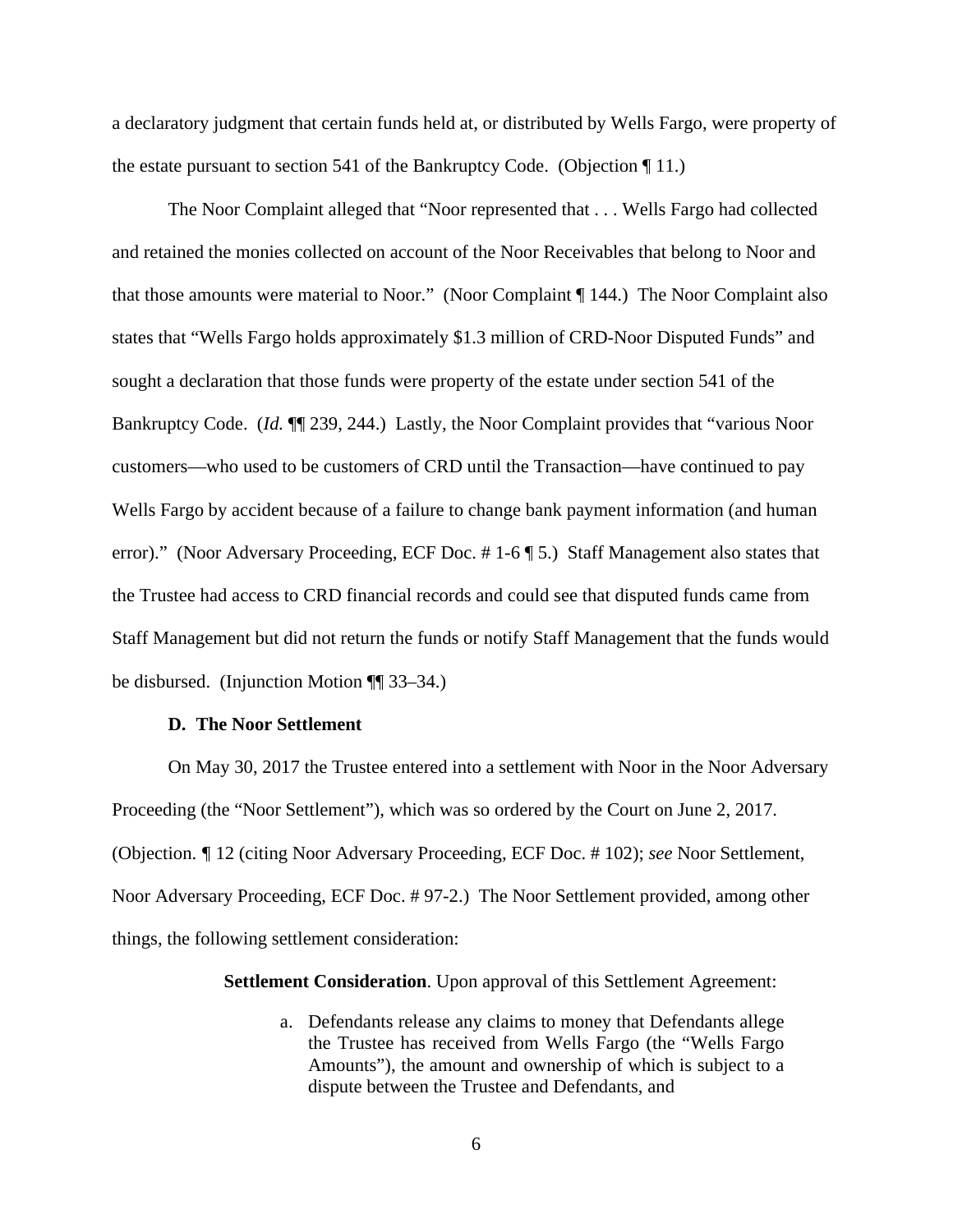b. Defendants release any claims to the entirety of the CRD-Noor OAP held by Wells Fargo, the ownership of which is disputed, and which Wells Fargo has confirmed is \$1,241,806.79 as of April 26, 2017, to the Trustee. . . .

(Objection ¶ 13 (quoting Noor Settlement ¶¶ 1(a)-(b)).)

The Noor Settlement further provided that "[t]here will be no reconciliation of the CRD-

Noor OAP, the Wells Fargo Amounts, or any other amounts related thereto." (*Id.* ¶ 14 (quoting

Noor Settlement  $\P$  1(e)).

The Noor Settlement provided the following release (the "Release") from Noor to the

Trustee and the Debtors:

Defendants on behalf of themselves, their heirs, representatives and assigns, do hereby fully, finally and forever waive, release and/or discharge the Trustee, the Debtors, their estates, and their respective heirs, successors, assigns, affiliates, officers, directors, shareholders, members, associates, partners, subsidiaries, predecessors, successors, employees, attorneys, and agents from any and all of Defendants' claims, causes of action, suits, debts, obligations, liabilities, accounts, damages, defenses, or demands whatsoever, known or unknown, asserted or unasserted, **which arise from or otherwise relate to the transactions referenced in the Adversary Proceeding or the Claim or result from any act or omission with respect to the Adversary Proceeding or the Claim to the extent permitted by law**. . . .

(*Id.* ¶ 15 (quoting Noor Settlement ¶ 10) (emphasis in original).)

Staff Management indicates that it was not aware of or involved in the Noor Settlement

negotiations between Noor and the Trustee. (Nunn Declaration ¶ 12.)

### **E. The Illinois Lawsuit**

On January 25, 2019, Noor filed an action against Staff Management in the United States

District Court for the Northern District of Illinois captioned *Noor Staffing Group, LLC d/b/a J.D.* 

*& Tuttle Hospitality Staffing v. Staff Management Solutions LLC and PeopleScout MSP, LLC*,

Case No. 1:19-cv-00529 (the "Illinois Lawsuit"), seeking to recover the funds that Staff

Management sent to the Wells Fargo Account. (Injunction Motion ¶ 23.) Noor alleges in its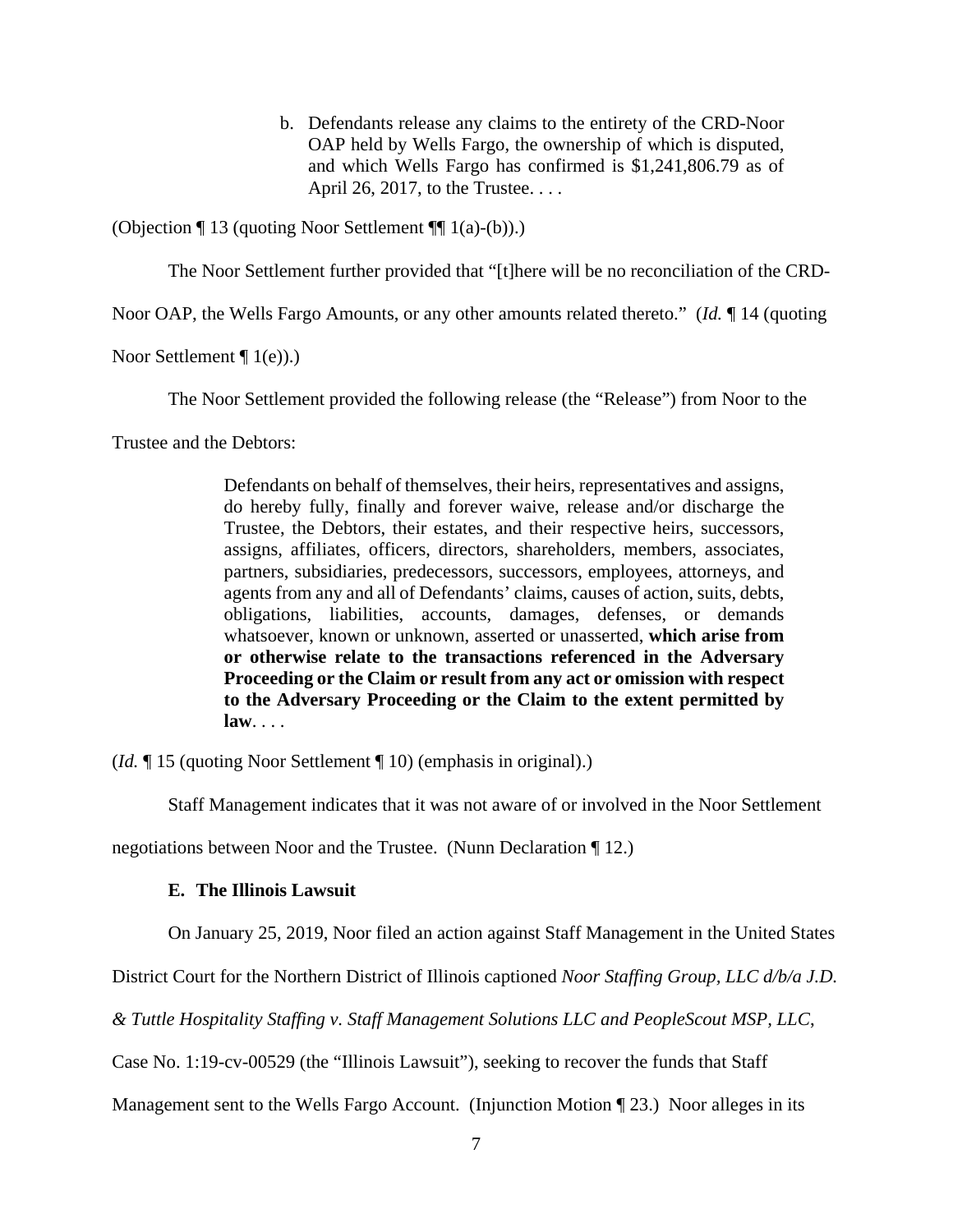complaint in the Illinois Lawsuit that "Staff Management directed a portion of the payments for the labor services performed by [Noor] Staffing to a bank account, which was not owned by [Noor] Staffing." (*Id.* ¶ 24 (quoting Illinois Lawsuit, ECF Doc. # 1 ¶ 25).) Noor alleges that Staff Management owes \$1,082,447.29 under the Noor Contract. (*Id.* (citing Illinois Lawsuit, ECF Doc. # 1 ¶¶ 18–31).) After the Illinois Lawsuit was filed, Staff Management claims that it asked the Trustee and Wells Fargo to preserve the transferred funds, but they refused to do so. (Injunction Motion ¶ 25.)

On June 24, 2019, Staff Management filed its answer and counterclaims against Noor in the Illinois Lawsuit. (Illinois Lawsuit, ECF Doc. # 24 at 6–14.) Staff Management counterclaims for unjust enrichment and a declaratory judgment that "the [Noor] Settlement Agreement release[d] any claims by Noor against [Staff Management] regarding the funds sent by Staff Management to the Wells Fargo Account." (*Id.* at 13.) Staff Management's unjust enrichment claim against Noor is premised on Noor's negotiations with the Trustee for the Noor Settlement while simultaneously making claim to funds in the Wells Fargo Account. (*Id.* at 14.) Noor was therefore enriched by, and benefited from, the funds paid by Staff Management. (*Id.*)

On March 6, 2020, Noor responded to Staff Management's counterclaims and (i) denied that it authorized Staff Management to send payments the Wells Fargo Account, (ii) admitted that, while making claim to those funds, Noor negotiated the Noor Settlement with the Trustee, and (iii) denied that it was enriched by, and benefited from, the funds paid by Staff Management. (*Id.*; ECF Doc. # 59 at 5.)

At oral argument before this Court on April 8, 2020, the Trustee argued that Staff Management's defenses and counterclaims against Noor in the Illinois Lawsuit are duplicative of Staff Management's claims against the Trustee in this adversary proceeding. According to the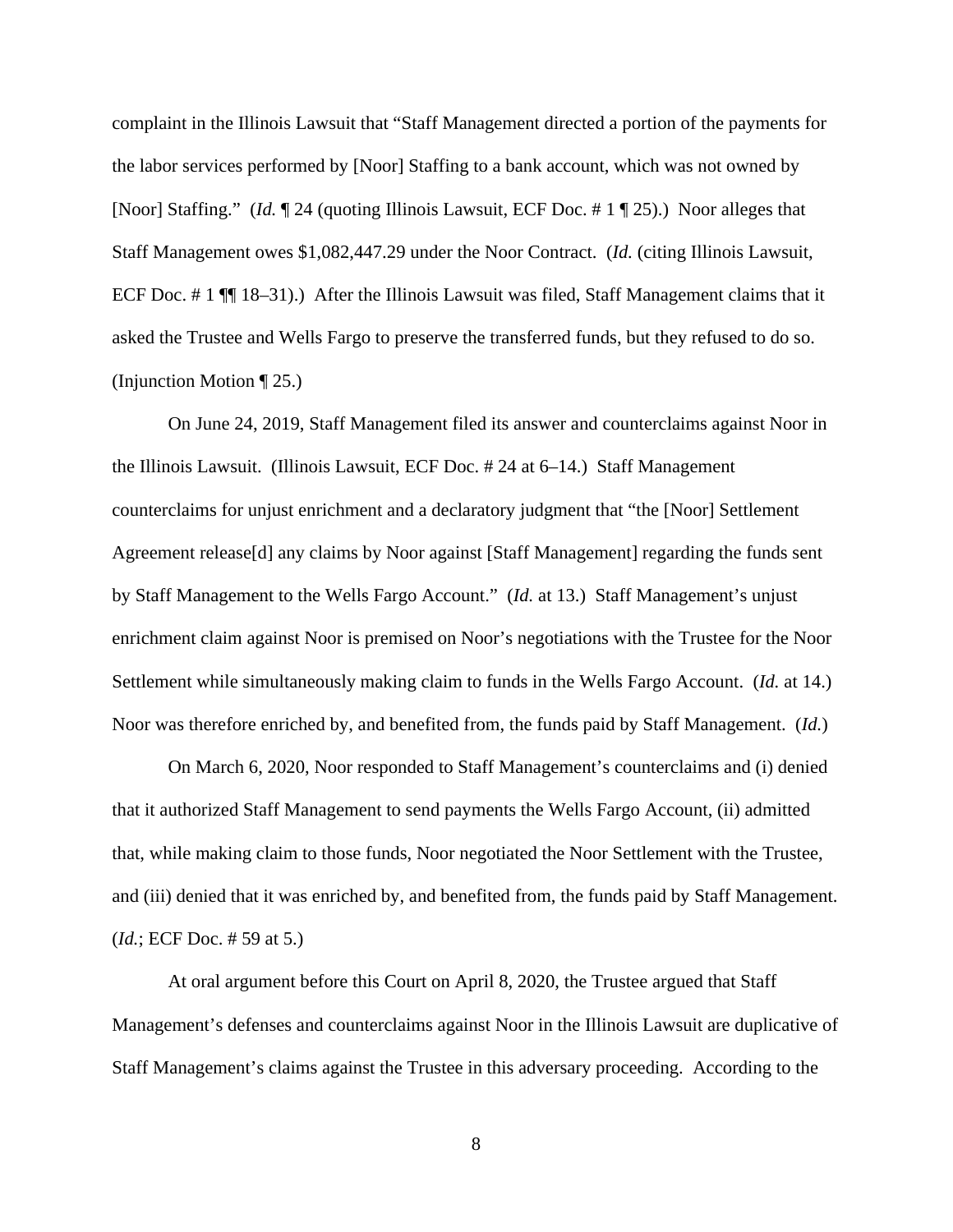Trustee, Staff Management should fully prosecute its claims against Noor before the Illinois District Court, instead of substituting the Trustee for Noor in the present case by asserting the same claims.

At oral argument, the parties also indicated that fact discovery in the Illinois Lawsuit must be completed by May 6, 2020. A status conference is scheduled in the Illinois Lawsuit for May 14, 2020.

### **F. Staff Management's Motion to Enforce the Noor Settlement**

On August 8, 2019, Staff Management filed a motion in the Debtors' chapter 11 case to enforce the Noor Settlement. ("Settlement Enforcement Motion," Main Case, ECF Doc. # 965.) In the Settlement Enforcement Motion, Staff Management argued that Noor's Release in the Noor Settlement covered the funds in the Wells Fargo Account that were being litigated in the Illinois Lawsuit, thus precluding any liability. (Objection ¶ 16; *see, e.g.*, Settlement Enforcement Motion ¶¶ 1, 18–20, 26–27, 32–33, 36, 38–39, 41–42, 44–45, 48.)

On October 10, 2019, the Court entered an order denying the Settlement Enforcement Motion. ("Settlement Enforcement Order," Main Case, ECF Doc. # 991.) The Settlement Enforcement Order found that the "[Noor Settlement] provided, among other things, that Noor released all claims related to the Wells Fargo Account" and the "the terms of the [Noor Settlement] protect the Trustee, the Debtors, [and] their estates." (*Id.* at 4, 15; Objection ¶ 17.) However, the Court held that Staff Management did not have standing to directly enforce the Noor Settlement because Staff Management was not a party to the Noor Settlement and was not unambiguously included in Noor's Release. (Settlement Enforcement Order at 14; Objection ¶ 17.) The Settlement Enforcement Order expressly declined to reach the issue whether the Noor Settlement and Noor's Release barred any claims that Staff Management could assert against the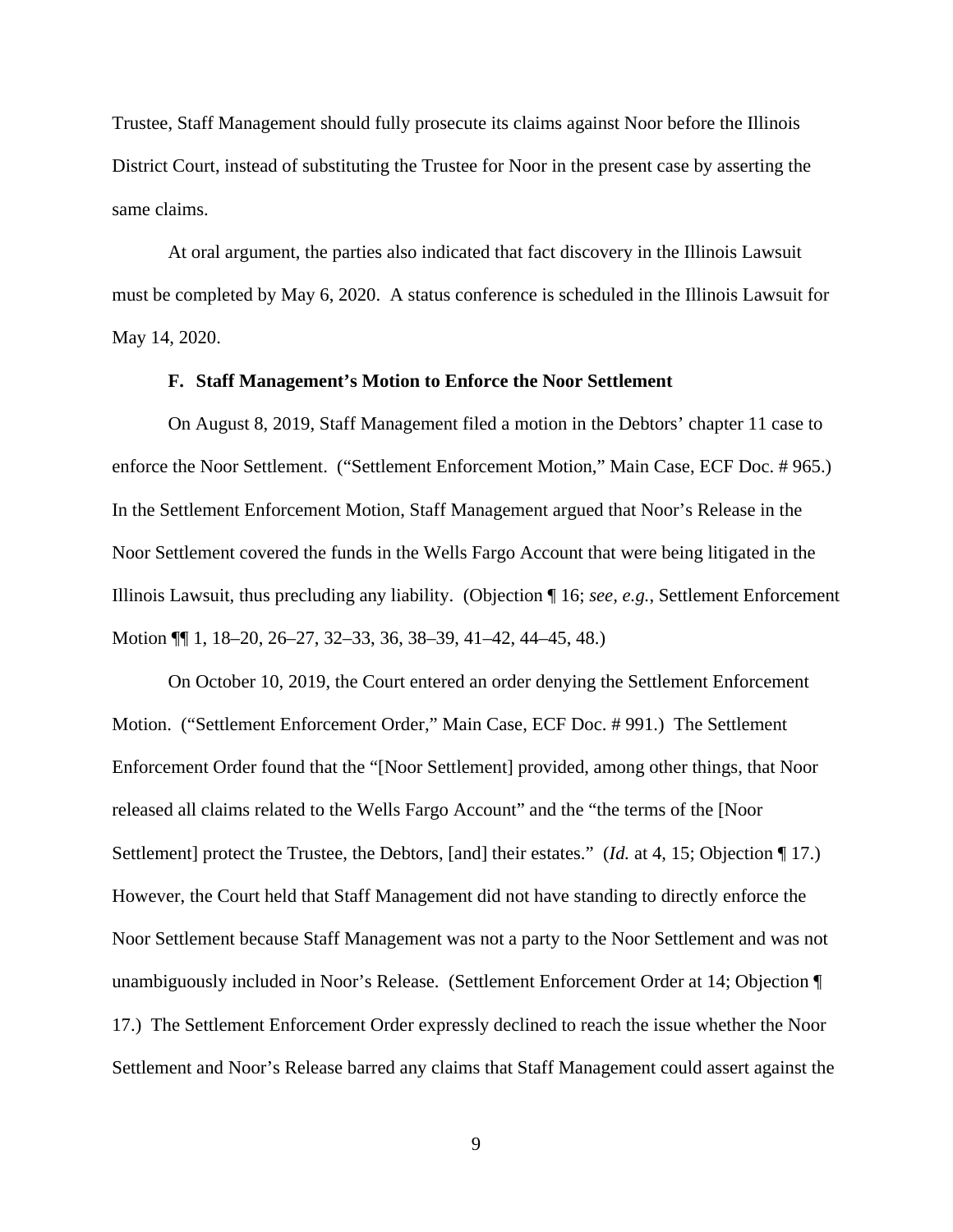Debtors' estates related to the Wells Fargo Account, as that issue was not before the Court. (Settlement Enforcement Order at 7 n.2; Objection ¶ 18.)

 Pursuant to the Settlement Enforcement Order, Staff Management told the Court at oral argument that it is precluded from raising certain affirmative defenses and counterclaims in the Illinois Lawsuit.

### **G. The Current Estate Balance**

As of the filing of the Injunction Motion, the Trustee's operating report, dated December 9, 2019, lists a remaining cash balance for the estate of \$2,610,754 as of October 31, 2019. (Main Case, ECF Doc.  $\# 1017$  at 2.)<sup>5</sup> The operating report also lists \$5,072,505 in accounts payable, and a number of large fee applications have been filed recently totaling \$2,930,533.53. (Injunction Motion ¶ 36.) Thus, Staff Management argues that it is not adequately protected because the estate only has \$2,610,754 on hand, but contemplates making payments in excess of \$2,930,533.53. (*Id.* ¶ 37.)

The Trustee counters that the Debtors continue to bring in millions of dollars in receivables and from litigations that have been concluded. (Objection ¶ 31.)

### **H. The Pending Adversary Proceeding and Injunction Motion**

On October 11, 2019, Staff Management filed the Complaint against the Trustee, Wells Fargo, and Noor seeking to recover funds that were mistakenly transferred to the Wells Fargo Account. (Injunction Motion ¶ 35.) After Staff Management filed its First Injunction Motion, the Court entered a consent order on October 25, 2019, requiring the Trustee to "set aside and reserve \$440,000 of funds in the Debtor's estates . . . for ninety (90) days (the 'Reserve Period'),

<sup>5</sup> Since December 2019, the Trustee has filed three subsequent operating reports. The most recent operating report, dated March 23, 2020, indicates a remaining cash balance of \$1,563,669 as of January 31, 2020. (ECF Doc. # 1050 at 2.) The March operating report also lists \$4,732,113 in accounts payable (for professional fees incurred and unpaid since February 2020). (*Id.* at 5; Reply ¶ 7.)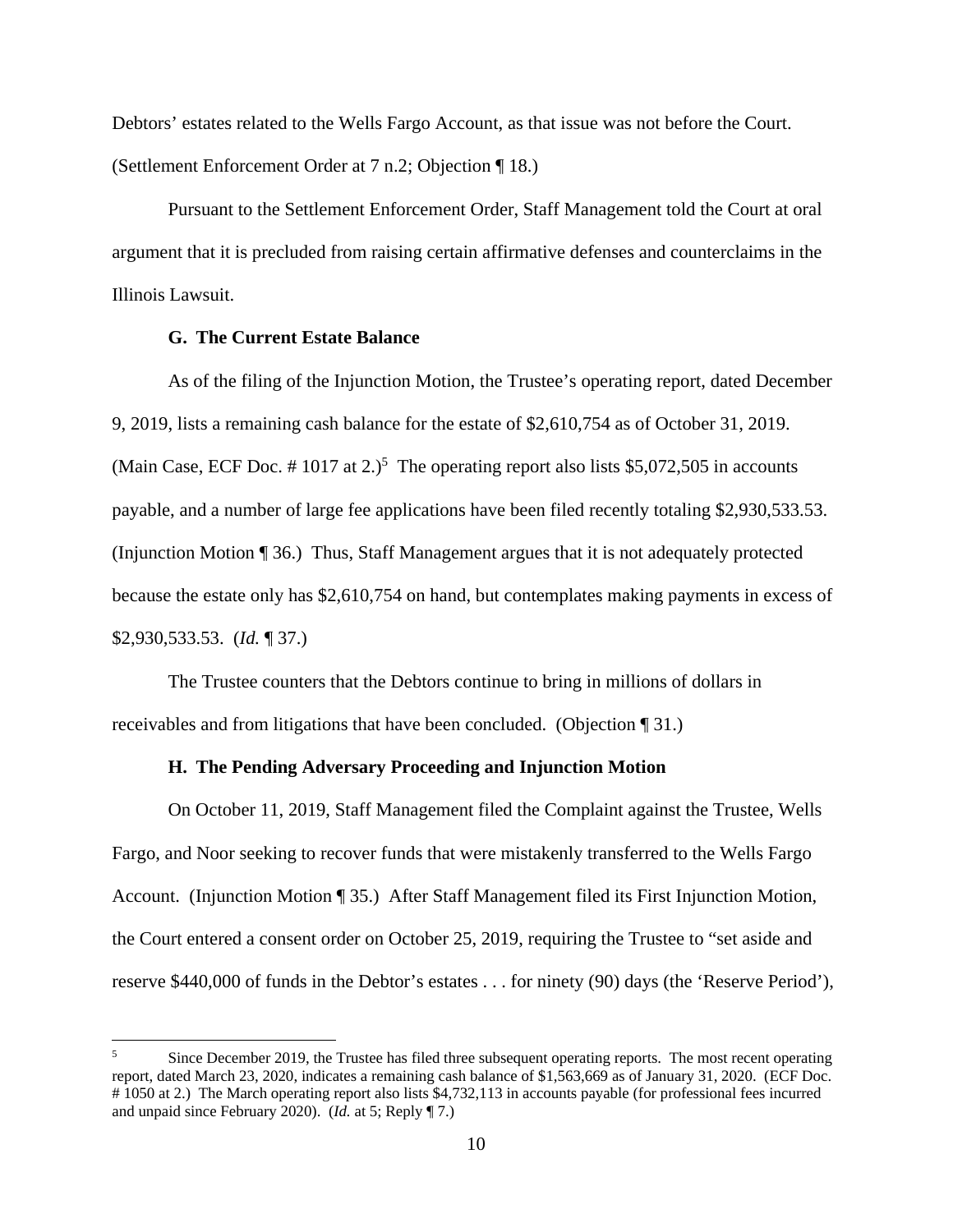and such amount shall not be disbursed during the Reserve Period absent a further Order of this Court." ("Consent Order," ECF Doc. # 5 at 3 (emphasis omitted).) On November 29, 2019, Staff Management filed the Amended Complaint for money had and received and unjust enrichment against the Trustee and Wells Fargo. (Amended Complaint.)

On December 24, 2019, Staff Management filed the pending Injunction Motion, arguing that (1) it will suffer irreparable harm if the Trustee uses the funds; (2) Staff Management's adversary proceeding against the Trustee is likely to succeed on the merits; and (3) serious issues going to the merits and tipping of the equities weigh in Staff Management's favor. (Injunction Motion ¶ 38–53.)

#### **I. Trustee's Objection**

On March 30, 2020, the Trustee filed the Objection, arguing that the Noor Settlement and Staff Management's prior admissions bar recovery from the Debtors' estates in this adversary proceeding. (Objection at 6.) The Trustee further argues that, although Staff Management may have defenses to the claims that Noor asserts against it in the Illinois Lawsuit, those defenses do not constitute affirmative claims against the Debtors' estates or the Trustee. (*Id.*)

In response to the Injunction Motion, the Trustee first argues that Staff Management cannot meet its burden of establishing a clear right to the drastic remedy of a preliminary injunction. (*Id.* ¶¶ 24–25.) Staff Management faces no irreparable harm: (i) Staff Management's claims are speculative and premature because they are contingent on Noor obtaining a judgment against it; (ii) Staff Management sat on its rights for several years, and its inaction establishes that it will not suffer irreparable injury in the absence of an injunction; (iii) Staff Management's pursuit of money damages bars the issuance of a preliminary injunction; and (iv) Staff Management remains adequately protected. (*Id.* ¶¶ 26–32.)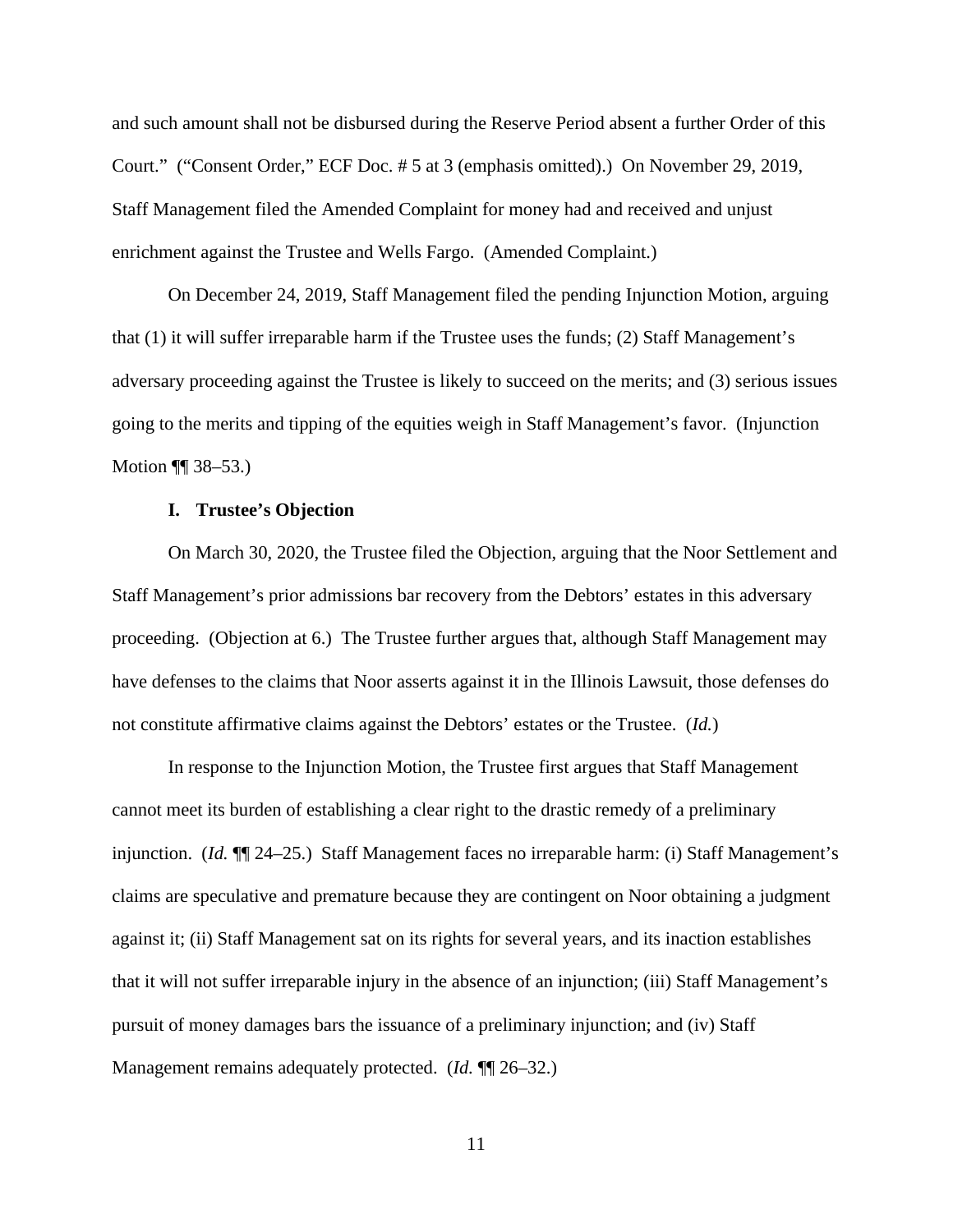Second, the Trustee argues that Staff Management cannot demonstrate likelihood of success on the merits because the Noor Settlement and Staff Management's prior admissions both expressly indicate that Noor released the Trustee of any liability related to the funds in the Wells Fargo Account. (*Id.*  $\P$ <sup> $\uparrow$ </sup> 34–40.) The Trustee further argues that Staff Management's equitable claims must be defeated because the "mistake of fact" doctrine is inapplicable where the payee has changed its position to its detriment in reliance on the mistaken payments. (*Id.* ¶¶ 41–43.)

 Finally, the Trustee argues that the equities strongly weigh against granting Staff Management the requested relief because such relief would effectively unwind the Noor Settlement by voiding an unambiguous release and forcing the Trustee to indirectly repay to Noor the very settlement currency that he fought to obtain. (*Id.* ¶¶ 44–47.)

### **J. Staff Management's Reply**

 In its Reply, Staff Management rejects the Trustee's argument that it has not shown a likelihood of success on the merits because the Trustee does not deny that he has funds belonging to Staff Management. (Reply ¶ 1*.*) Further, Staff Management took immediate action after being served in the Illinois Lawsuit, including requesting that the Trustee immediately preserve the disputed funds and bank records to support future motion practice. (*Id.* ¶ 2.) Staff Management soon thereafter filed the Settlement Enforcement Motion. (*Id.*)

 Citing to case law in this Circuit, Staff Management indicates that injunctions are appropriate where a defendant took steps to frustrate a future judgment or where the defendant may become insolvent. (*Id.* ¶ 3 (quoting *Broker Genius, Inc. v. Volpone*, 313 F. Supp. 3d 484, 497 (S.D.N.Y. 2018).) Staff Management also argues that it is not adequately protected because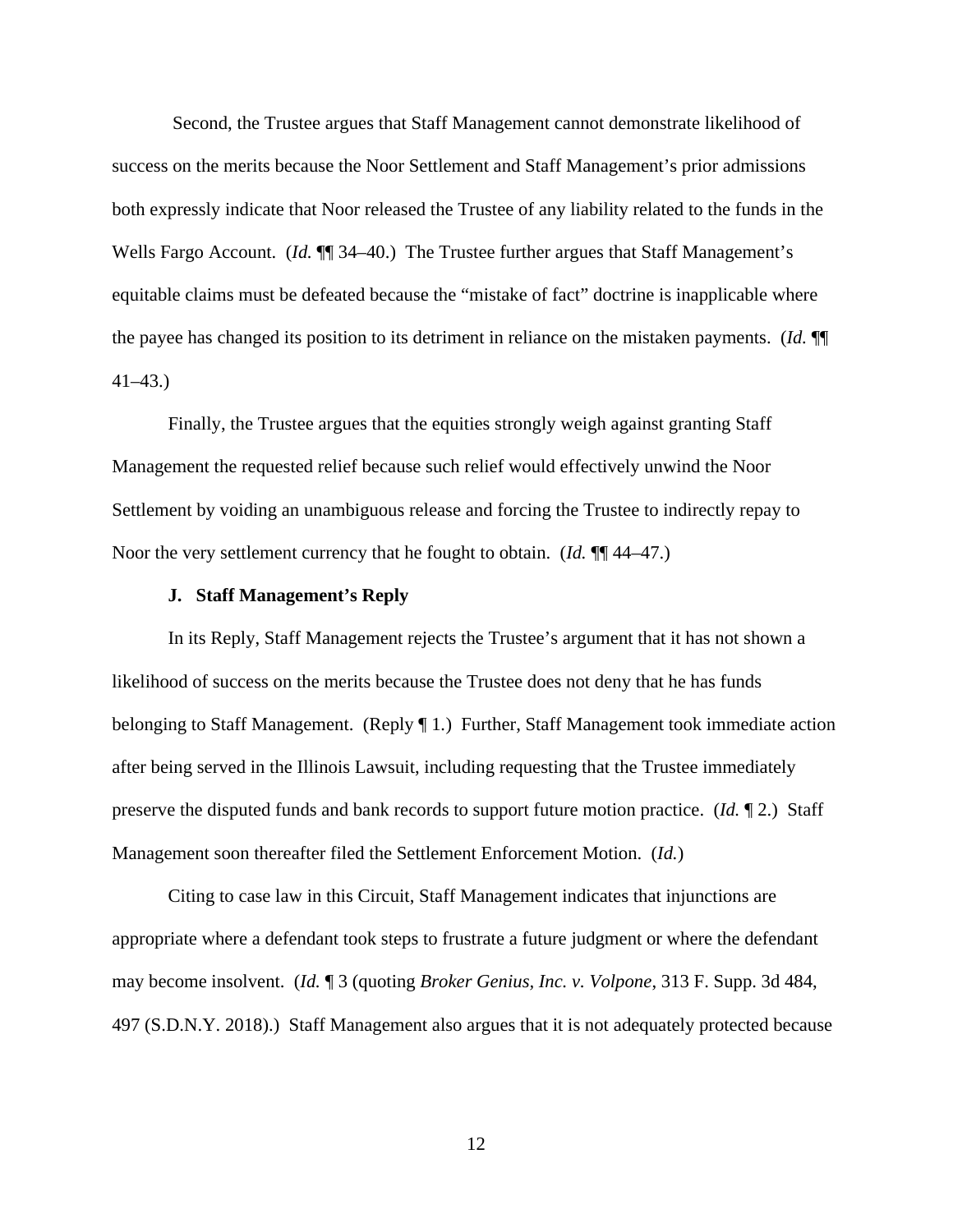the estate has been depleted by \$1,047,085 in 3.5 months and there are over \$2 million in unpaid fee applications. (*Id.* ¶¶ 4–7.)

 Additionally, the Trustee argues that it was not a party to the Noor Settlement between the Trustee and Noor, so just because Noor released the Trustee does not mean that Staff Management has released Noor. (*Id*. ¶ 8.) Finally, Staff Management maintains that a change of position defense to the mistake of fact doctrine is inapplicable where, as here, the payee—*i.e.*, the Trustee—was aware that it had funds that did not belong to the estate, yet provided no notice to Staff Management. (*Id*. ¶ 10.)

### **II. LEGAL STANDARD**

Pursuant to section 105(a) of the Bankruptcy Code, "[t]he court may issue any order, process, or judgment that is necessary or appropriate to carry out the provisions of this title." 11 U.S.C. § 105(a). The traditional standards for issuance of an injunction pursuant to Rule 65 of the Federal Rules of Civil Procedure are made applicable to adversary proceedings under Bankruptcy Rule 7065. *See E. Air Lines v. Rolleston (In re Ionosphere Clubs, Inc.)*, 111 B.R. 423, 431 (Bankr. S.D.N.Y. 1990). "A decision to grant or deny a preliminary injunction is committed to the discretion of the district court." *Polymer Tech. Corp. v. Mimran*, 37 F.3d 74, 78 (2d Cir. 1994).

The Second Circuit recognizes a preliminary injunction as "one of the most drastic tools in the arsenal of judicial remedies" that should be granted only in extraordinary circumstances. *Amusement Indus., Inc. v. Citigroup Glob. Mkts. Realty Corp. (In re First Republic Group Realty, LLC*.*)*, 421 B.R. 659, 677 (Bankr. S.D.N.Y. 2009) (quoting *Hanson Trust PLC v. SCM Corp.*, 774 F.2d 47, 60 (2d Cir. 1985)). Because the issuance of a preliminary injunction is considered an extraordinary remedy, the movant bears a heavy burden to show that it is entitled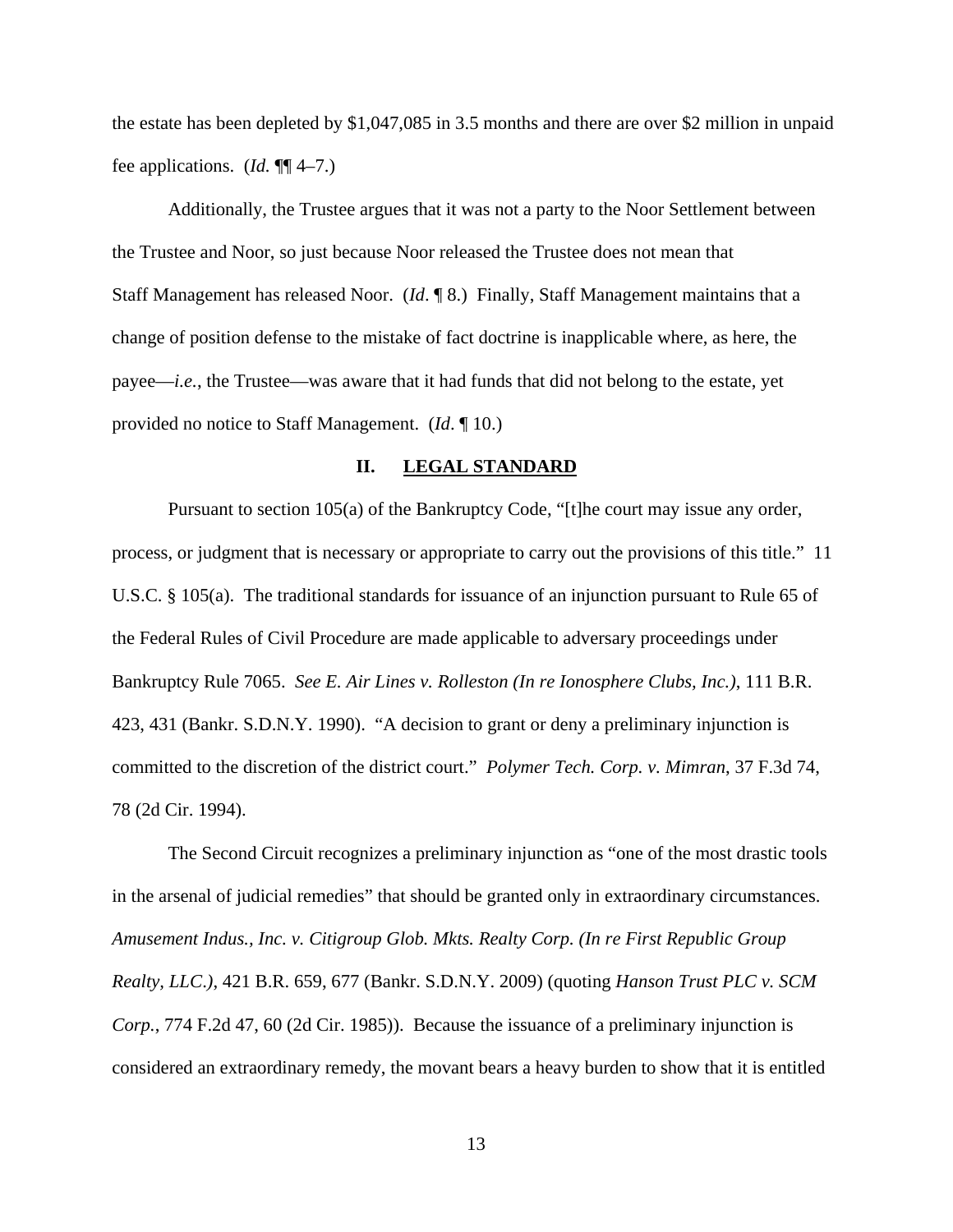to an injunction. *See Sussman v. Crawford*, 488 F.3d 136, 139–40 (2d Cir. 2007) ("[A] preliminary injunction is an extraordinary and drastic remedy, one that should not be granted unless the movant, *by a clear showing*, carries the burden of persuasion.") (quoting *Mazurek v. Armstrong*, 520 U.S. 968, 972 (1997)) (emphasis in original).

The Second Circuit has explained that a party seeking a preliminary injunction must show that either "he is likely to succeed on the merits; that he is likely to suffer irreparable harm in the absence of preliminary relief; that the balance of equities tips in his favor; and that an injunction is in the public interest," or, alternatively, "show irreparable harm and either a likelihood of success on the merits or sufficiently serious questions going to the merits to make them a fair ground for litigation and a balance of hardships tipping decidedly toward the party requesting the preliminary relief." *Am. Civil Liberties Union v. Clapper*, 785 F.3d 787, 825 (2d Cir. 2015) (internal quotation marks and citations omitted); s*ee also Winter v. Nat. Res. Def. Council, Inc.*, 555 U.S. 7, 20 (2008).

### **III. DISCUSSION**

 The Court denies Staff Management's Injunction Motion. First, Staff Management's claims against the Trustee in the pending adversary proceeding and Injunction Motion are duplicative of the issues currently being litigated by Staff Management and Noor in the Illinois Lawsuit. Second, Staff Management has failed to meet its burden to show that the drastic remedy of a preliminary injunction is warranted here. *See Sussman,* 488 F.3d at 139.

## **A. Staff Management's Claims Against the Trustee Are Duplicative of Staff Management's Counterclaims Against Noor in the Illinois Lawsuit**

After this Court denied Staff Management's Settlement Enforcement Motion on the ground that Staff Management lacked standing to enforce Noor's release of the Debtors and the Trustee, Staff Management sued the Trustee in the pending adversary proceeding for the same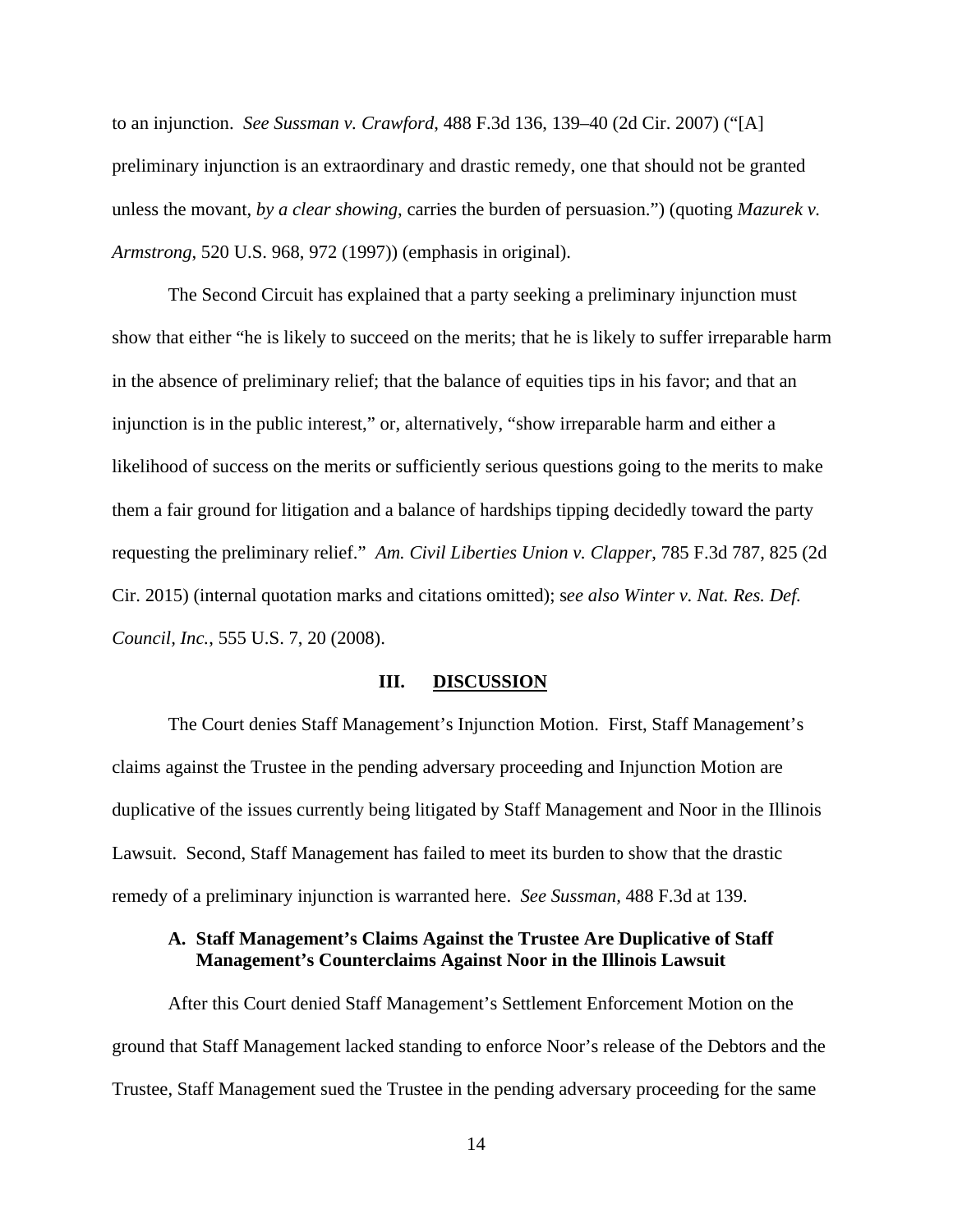defenses it raised against Noor in the Illinois Lawsuit. At oral argument, it was revealed that Staff Management filed a counterclaim against Noor in the Illinois Lawsuit, and that the Illinois Lawsuit is in the middle of discovery. Staff Management's counterclaim against Noor in the Illinois Lawsuit includes a cause of action for unjust enrichment. Like the allegations against the Trustee for unjust enrichment in the Amended Complaint, Staff Management alleges in the Illinois Lawsuit that it sent payments to the Wells Fargo Account; Noor, while making claim to those funds, negotiated the Settlement Agreement with the Trustee; and Noor was therefore enriched by and/or benefited from the funds paid by Staff Management. (Illinois Lawsuit, ECF Doc. # 24 at 14.) The Trustee is correct in arguing that Staff Management should pursue the merits of its defenses against Noor before the Illinois District Court, where its case has been pending for fourteen months, instead of seeking injunctive relief against the Trustee from this Court for identical causes of action.

## **B. Staff Management Has Not Clearly Shown That It Is Entitled to a Preliminary Injunction**

Staff Management has not made a clear showing of irreparable harm absent the relief requested, a likelihood of success on the merits in the pending adversary proceeding, or that the balance of the equities tip decidedly in its favor.

## 1. Staff Management Has Not Demonstrated Irreparable Harm in the Absence of a Preliminary Injunction

"Irreparable harm is an injury that is not remote or speculative but actual and imminent, and for which a monetary award cannot be adequate compensation." *EMA Fin., LLC v. Vystar Corp*., 1:19-cv-01545 (ALC), 2020 WL 1233608, at \*4 (S.D.N.Y. Mar. 13, 2020) (quoting *Aguilar v. Immigration & Customs Enf't Div. of the U.S. Dep't of Homeland Sec*., 811 F. Supp. 2d 803, 828 (S.D.N.Y. 2011)). "Irreparable harm is the single most important prerequisite for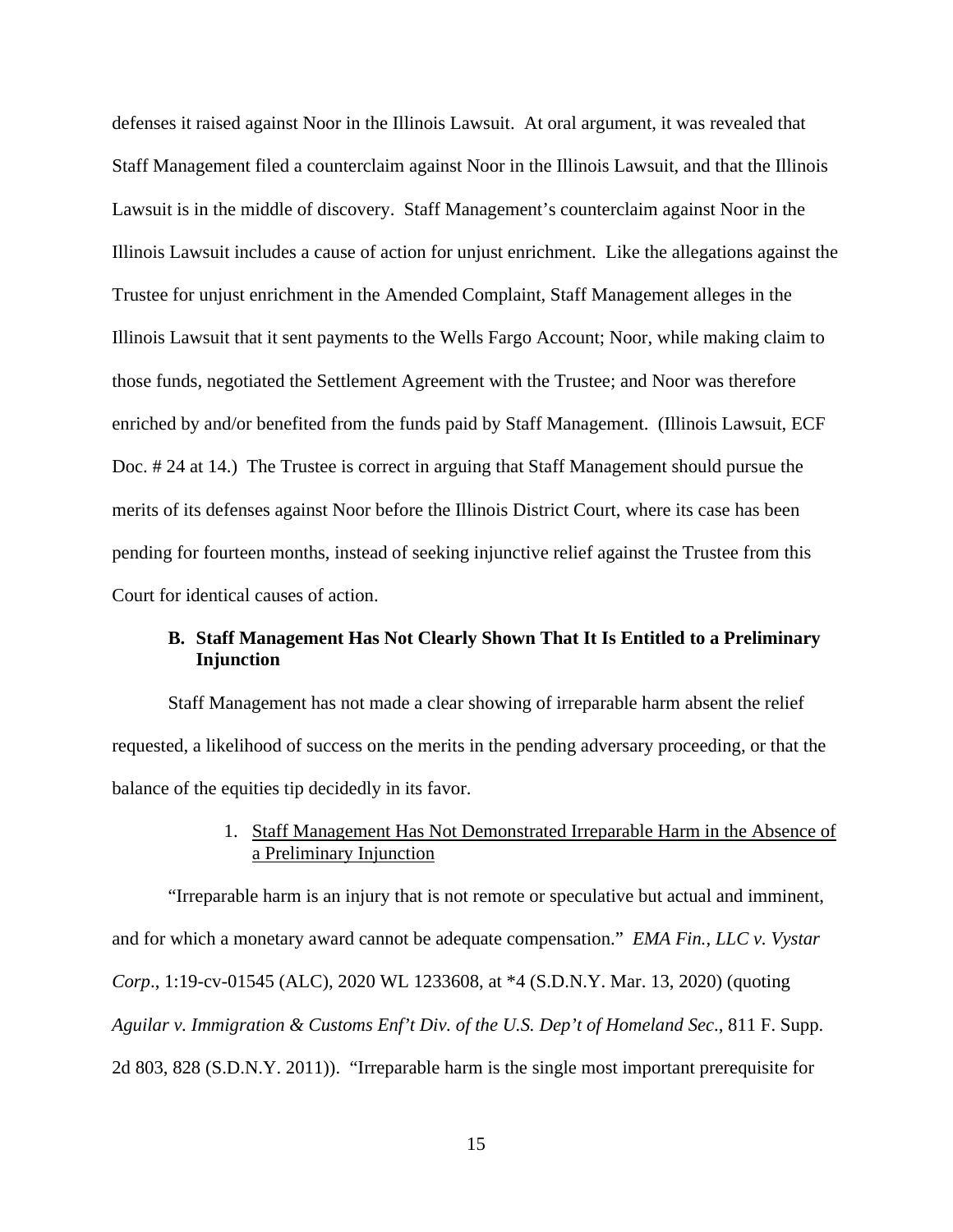the issuance of a preliminary injunction." *Freedom Holdings, Inc. v. Spitzer*, 408 F.3d 112, 114 (2d Cir. 2005) (quoting *Rodriguez v. DeBuono*, 175 F.3d 227, 233–34 (2d Cir. 1999)).

"To determine whether a plaintiff has shown irreparable harm, the court must actually consider the injury the plaintiff will suffer if he or she loses on the preliminary injunction but ultimately prevails on the merits, paying particular attention to whether the remedies available at law, such as monetary damages, are inadequate to compensate for that injury." *Hyde v. KLS Prof'l Advisors Grp., LLC*, 500 F. App'x 24, 25 (2d Cir. 2012) (quoting *Salinger v. Colting*, 607 F.3d 68, 80 (2d Cir. 2010)). "An irreparable harm is one that cannot be remedied through a monetary award." *In re First Republic Group Realty*, *LLC*., 421 B.R. at 678. In *Grupo Mexicano de Desarrollo S.A. v. All. Bond Fund, Inc*., 527 U.S. 308 (1999), the Supreme Court held that, in an action for money damages, a trial court did not have the authority issue a preliminary injunction to prohibit a defendant from transferring assets. Thus,

> Pursuant to *Grupo* . . . , district courts have no authority to issue a prejudgment asset freeze pursuant to Rule 65 where such relief was not 'traditionally accorded by courts of equity.' But they maintain the equitable power to do so where such relief was traditionally available: where the plaintiff is pursuing a claim for final equitable relief, . . . and the preliminary injunction is ancillary to the final relief.

*Gucci Am., Inc. v. Weixing Li*, 768 F.3d 122, 131 (2d Cir. 2014) (internal quotation marks and citations omitted).

Staff Management's basis for demonstrating irreparable harm is that, due to purportedly dwindling estate assets,<sup>6</sup> the Trustee will not be able to satisfy a judgment in Staff Management's favor if Staff Management prevails in this adversary proceeding. (Injunction Motion ¶¶ 43–45.) Citing to *Vis Vires Grp., Inc. v. Endonovo Therapeutics, Inc.*, the Trustee argues that Staff

<sup>6</sup> The estate's remaining cash balance is \$1,563,669 as of February 29, 2020 (Main Case, ECF Doc. # 1050) and the Trustee expects to bring in further recoveries for Debtors' estate from future litigations. (Objection ¶ 31.)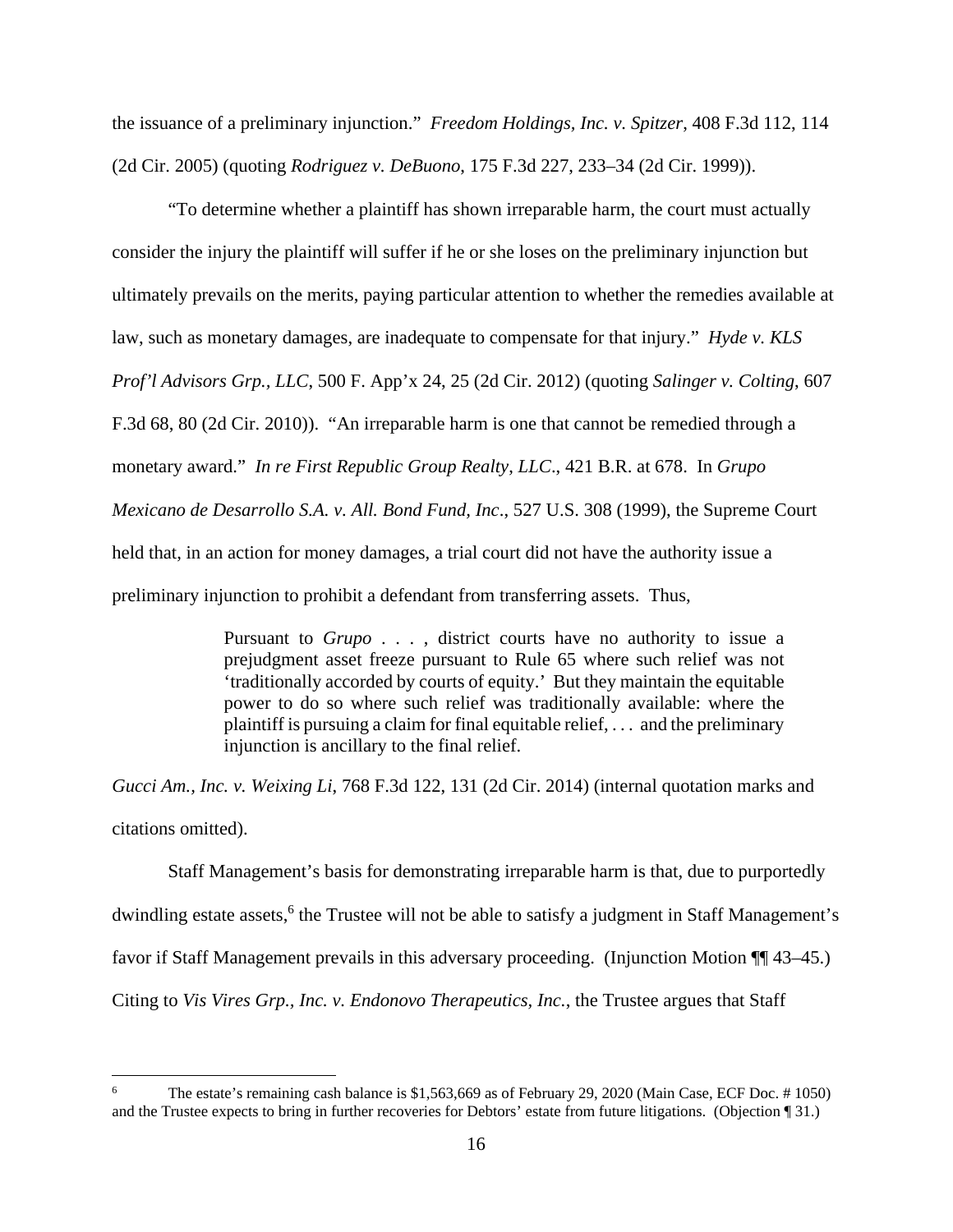Management's pursuit of monetary damages precludes the issuance of a preliminary injunction. 149 F. Supp. 3d 376 (E.D.N.Y. 2016). However, that case is not applicable to the Injunction Motion. *Vis Vires Grp., Inc.* holds that *Grupo* and its progeny "do[] not preclude a court from entering a preliminary injunction to protect the assets where the plaintiff's underlying claims are *primarily equitable in nature*." *Id*. at 393 (emphasis added). Staff Management's claims money had and received and unjust enrichment—are both equitable and, therefore, nothing prevents this Court from entering a preliminary injunction to protect estate assets. *See Volpone,*  313 F. Supp. 3d at 497 ("An unjust enrichment claim 'can serve as the basis for a preliminary injunction freezing assets,' under circumstances where 'the defendant took steps to frustrate a future judgment or that the defendant is or imminently will be insolvent.'") (quoting *Shaoxing Bon Textiles Co. v. 4-U Performance Grp. LLC*, No. 16 CIV. 6805 (JSR), 2017 WL 737315, at \*3 (S.D.N.Y. Feb. 6, 2017)) (emphasis omitted).

Staff Management cites to *Drobbin v. Nicolet Instrument Corp.* to support its claim of irreparable harm because "[w]here a plaintiff's injury is theoretically compensable in money damages but, as a practical matter, the defendant would not or could not respond fully for those damages, preliminary injunctive relief has been deemed necessary to protect plaintiff from irreparable injury." 631 F.Supp. 860, 912 (S.D.N.Y. 1986). Not only did *Drobbin* involve a claim for money damages (which, as discussed above, is not the case here), but the parties against whom an injunction was being sought in that case also did not have "sufficient assets to pay any damages to which [the Movant] would be entitled in lieu of the shares." *Id.* Unlike those parties, Staff Management appears to be adequately protected in the pending matter. The Debtors have \$1,563,669 cash on hand as of their March operating report. (Objection ¶ 31 (citing Main Case, ECF Doc. # 1050 at 5–6).) Further, the Trustee maintains that the Debtors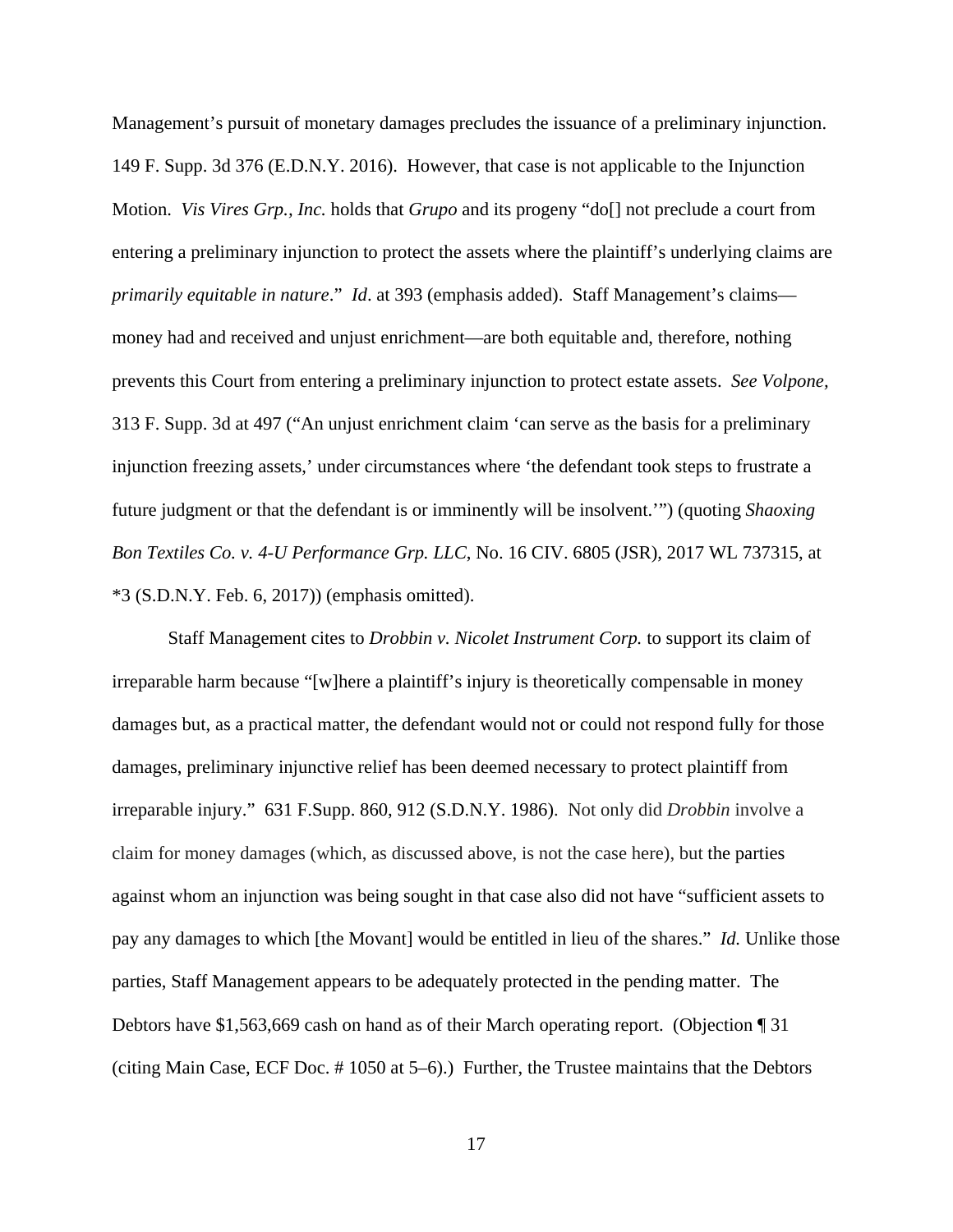continue to bring in millions of dollars in receivables and from litigations that have been concluded, and the Trustee is still prosecuting litigations that are expected to result in significant recoveries for the Debtors' estates. (*Id.* ¶ 31 (citing Case No. 15-12329, ECF Doc. # 1050, at MOR-3 (Balance Sheet)).) Despite Staff Management's concerns regarding the several pending fee applications, Staff Management's funds are adequately protected given the state of Debtors' estate. (*Compare* Injunction Motion ¶¶ 36, 44, *with* Objection ¶¶ 31–32.)

The Court also finds that Staff Management will not suffer irreparable harm in the absence of a preliminary injunction because Staff Management sat on its rights for several years. Staff Management alleges that its last payment to the Wells Fargo Account was made in January 2016, and Noor filed the Illinois Lawsuit against Staff Management in January 2019—more than fourteen months ago. (Objection *¶* 28 (citing Injunction Motion ¶¶ 20, 23).) Nearly four years after its last payment to the Wells Fargo Account and ten months after Noor filed the Illinois Lawsuit against it, Staff Management filed the First Injunction Motion. (*Id.*) Staff Management claims that it made a strategic decision to pursue an alternative course of action to a preliminary injunction after the Illinois Lawsuit was filed—*i.e.*, the Settlement Enforcement Motion—but that motion was still filed nearly seven months after the Illinois Lawsuit was filed.

Staff Management's delay clearly undermines its claim of irreparable harm and "demonstrates a lack of need for speedy action" that would justify the issuance of a preliminary injunction. *See Lanvin Inc. v. Colonia*, *Inc*., 739 F. Supp. 182, 192 (S.D.N.Y. 1990) (citing *Citibank, N.A. v. Citytrust*, 756 F.2d 273, 276 (2d Cir. 1985) (denying preliminary injunction where movant sat on rights for seven months because "[p]reliminary injunctions involve an urgent need for speedy action to protect the movant's rights")); *see also Tough Traveler, Ltd. v. Outbound Prods.*, 60 F.3d 964, 968 (2d Cir. 1995) ("[A]ny such presumption of irreparable harm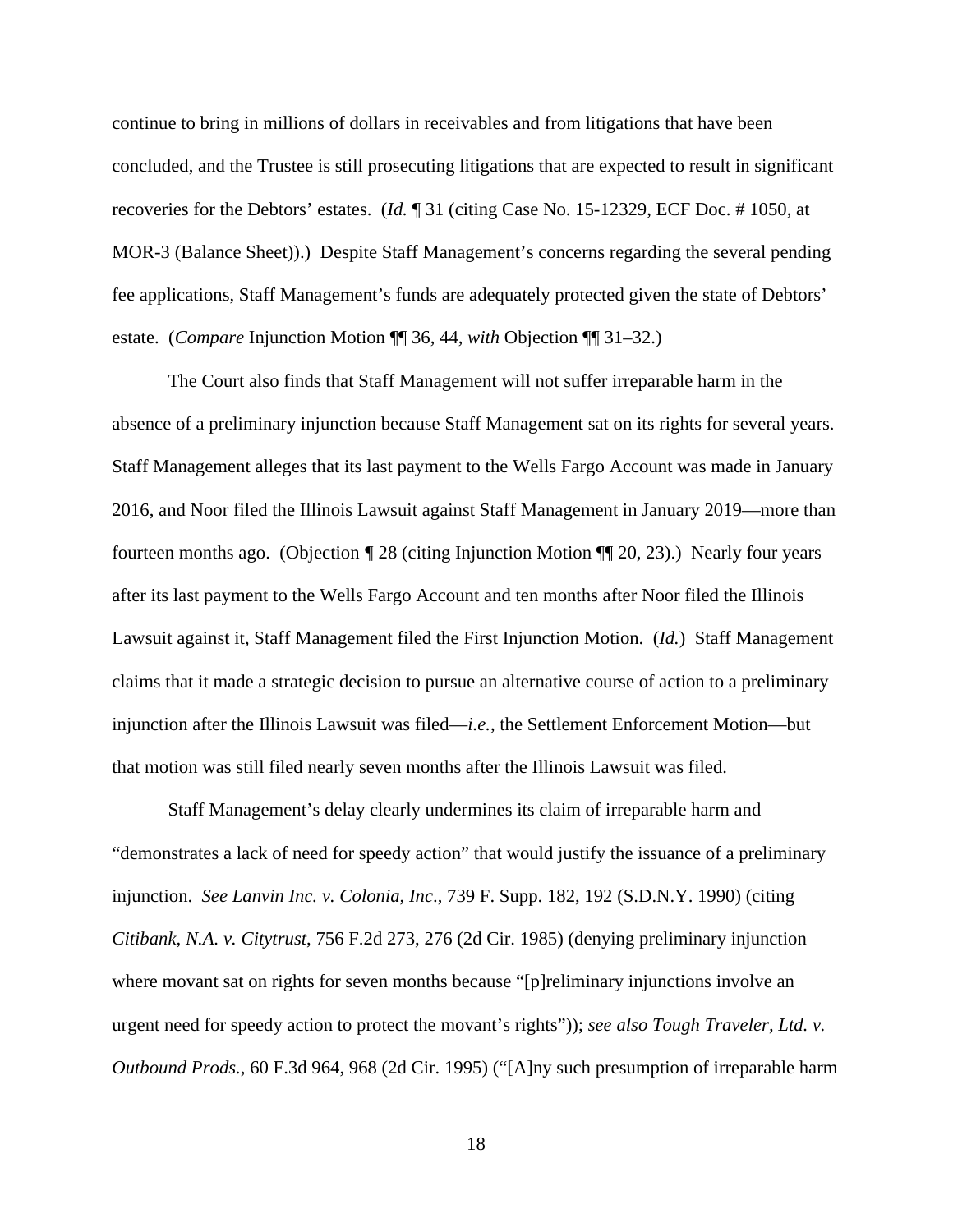is inoperative if the plaintiff has delayed either in bringing suit or in moving for preliminary injunctive relief. Though such delay may not warrant the denial of ultimate relief, it may, standing alone, preclude the granting of preliminary injunctive relief because the failure to act sooner undercuts the sense of urgency that ordinarily accompanies a motion for preliminary relief and suggests that there is, in fact, no irreparable injury.") (internal quotations marks and citations omitted); *Citibank*, 756 F.2d at 276 (delay of suit for nine months after receiving notice in the press, and ten weeks after receiving actual notice, negates any presumption of irreparable harm).

# 2. Staff Management Is Not Likely To Succeed on the Merits Of Its Equitable Claims

Staff Management argues that it is likely to succeed in recovering the funds mistakenly transferred and credited to the Wells Fargo Account and the Trustee by applying the mistake of fact doctrine to its unjust enrichment and money had and received claims. (Injunction Motion ¶¶  $46 - 51.$ )<sup>7</sup>

With respect to the mistake of fact doctrine, the Court agrees with the Trustee that Staff Management is unlikely to recover under the mistake of fact doctrine because the Trustee changed its position to its detriment in reliance on the allegedly mistaken payments. (Objection ¶¶ 41–43.) "[T]he rule that a mistaken payment must be restored 'has been applied where the cause of action has been denominated as one for money had and received, for unjust enrichment or restitution, or upon a theory of quasi contract.'" *U.S. ex rel. Ryan v. Staten Island University Hosp*., No. 04–CV–2483 (JG)(CLP), 2011 WL 1841795, at \*5 (E.D.N.Y. 2011) (quoting *Banque Worms v. BankAmerica Int'l*, 77 N.Y.2d 362, 366 (1991)). Under New York law, while a party

<sup>7</sup> Staff Management also asserts a claim for declaratory relief in the Amended Complaint. The relief requested in the Injunction Motion, however, is limited to Staff Management's causes of action against the Trustee for money had and received and unjust enrichment. (*Id.* ¶ 46.)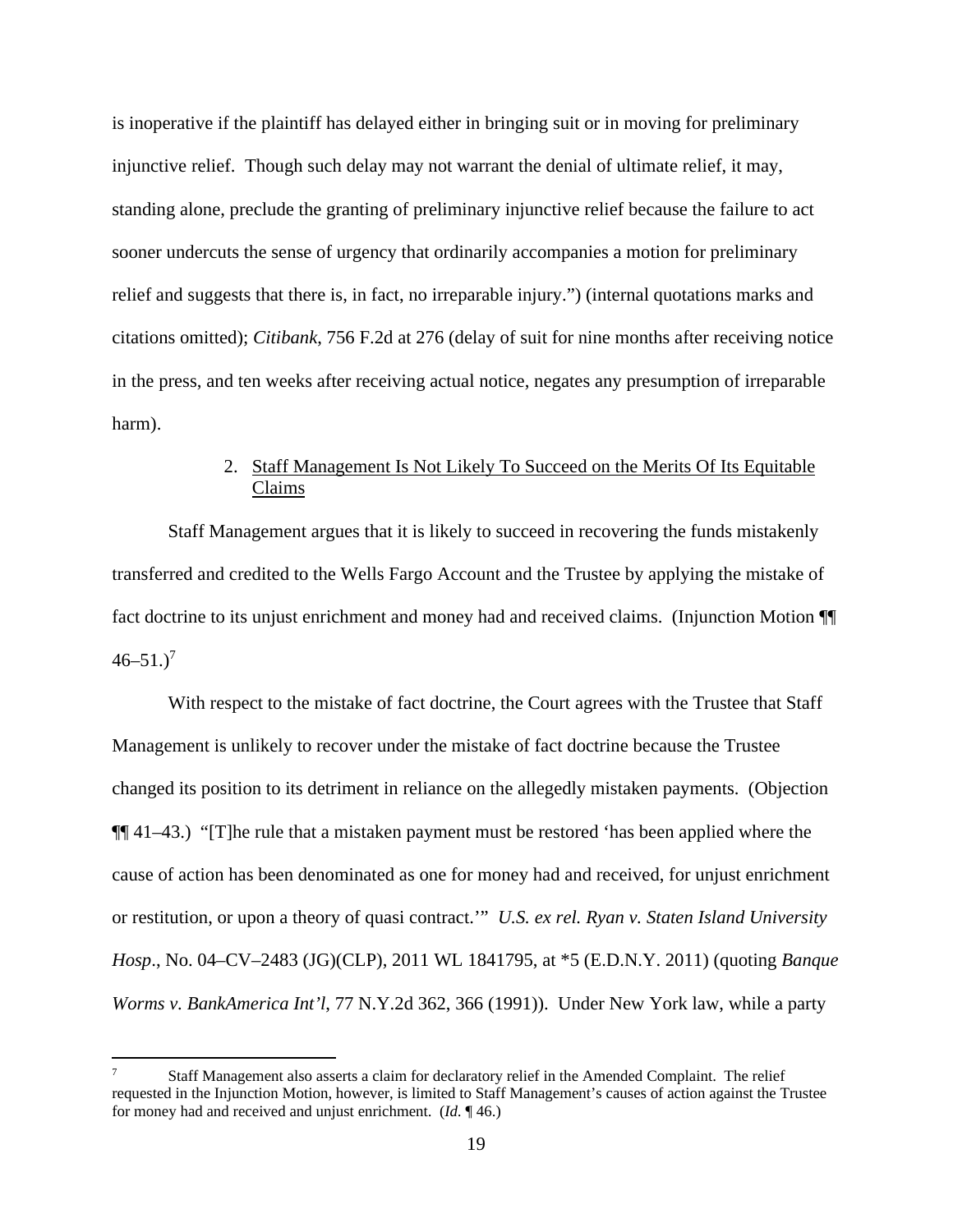who has made a mistaken payment to another based upon a unilateral mistake of fact may recover the payment under the mistake of fact doctrine, such recovery is precluded where "the payee has changed his position to his detriment in reliance upon the mistaken payment." *Mfrs. Bank Saderat Iran v. Amin Beydoun, Inc.*, 555 F. Supp. 770, 773 (S.D.N.Y. 1983) (citation omitted).

Assuming Staff Management meets its burden to show that mistaken payments were made to the Wells Fargo Account, the Trustee has convincingly shown that he detrimentally changed his position in reliance on the purportedly mistaken payments. Staff Management's admissions in the Settlement Enforcement Motion that the funds it mistakenly transferred to the Wells Fargo Account were used by Noor to fund the Noor Settlement support this conclusion. (Objection ¶ 35 ("Noor used those [Wells Fargo] funds as leverage in its negotiations for the Settlement Agreement.") (citing Settlement Enforcement Motion ¶ 27).) The Trustee states that he would not have entered into the Noor Settlement if it did not finally and fully resolve Noor's claims, or if more than \$1 million of the settlement consideration was subject to being clawed back. (*Id.* ¶ 43.)<sup>8</sup>

As argued by the Trustee, the clear intent of the Noor Settlement was to fully and finally resolve all claims between the Trustee, the Debtors, and Noor, which expressly included any claims related to the Wells Fargo Account. (*Id.* ¶ 40.) It cannot be reasonably argued that the Trustee negotiated and entered into the Noor Settlement on the understanding that Noor would

<sup>8</sup> Staff Management argues that the defense of a change in position is not available to the Trustee because (1) the Trustee's position is not irrevocable (as required for a change in position defense under New York law), since he can still pursue Noor, a party to this lawsuit, and (2) the Trustee was aware of the mistaken payments. (Reply ¶¶ 10–14 (citing 82 N.Y. JUR. 2d Payment and Tender § 106 n.8 (2020)).) Both arguments lack merit. First, the Settlement Enforcement Order squarely precludes the Trustee from pursuing claims against Noor for funds in the Wells Fargo Account. Second, in the Trustee Declaration, the Trustee states that he "was not aware of Staff Management's allegedly mistaken payments until years later when Staff Management raised the issue in the context of this litigation." (Trustee Declaration ¶ 14.)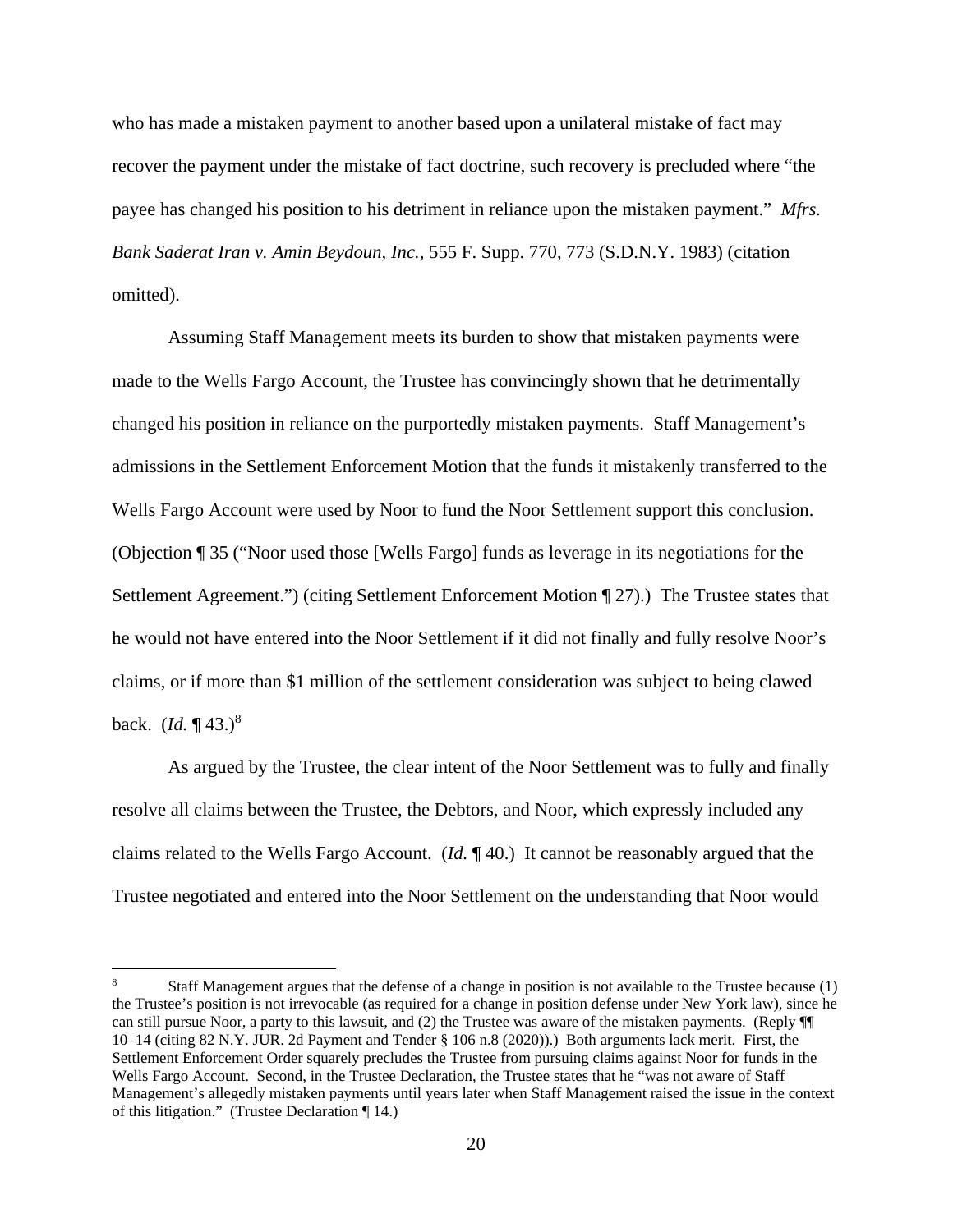later be able seek recovery from a third party—Staff Management—that would then turn to the Trustee in order to recover any monetary damages due to Noor.

While Staff Management may argue that its claims for money had and received and unjust enrichment are likely to succeed on the merits, it is equally true that the Trustee relied on the mistaken payments to its detriment, as indicated by its good-faith negotiations with Noor resulting in the Noor Settlement. Accordingly, Staff Management has not persuasively argued that it is likely to succeed on the merits of this adversary proceeding in light of the Trustee's defense.

The Trustee's argument that Staff Management cannot demonstrate likelihood of success on the merits because the Noor Settlement and Staff Management's prior admissions expressly indicate that Noor released the Trustee of any liability related to the Wells Fargo funds is not dispositive. (*Id.* ¶¶ 34–40.) Though the Trustee points to Staff Management's prior admissions in the Settlement Enforcement Motion, the Court expressly declined to reach the issue of whether the Noor Settlement and Noor's Release barred any claims that Staff Management could assert against the Debtors' estates related to the Wells Fargo funds, as that issue was not before the Court. (Settlement Enforcement Order at 7 n.2.) Accordingly, Staff Management's prior admissions in the Settlement Enforcement Motion are not dispositive of whether Staff Management is likely to succeed on the merits of its claims.

#### 3. The Tipping of the Equities Weighs Against Injunctive Relief

Irreparable injury is a requirement for issuing a preliminary injunction and the Court has found it lacking here. The Court likewise concludes that Staff Management has failed to carry its burden of demonstrating that there are sufficiently serious questions going to the merits to